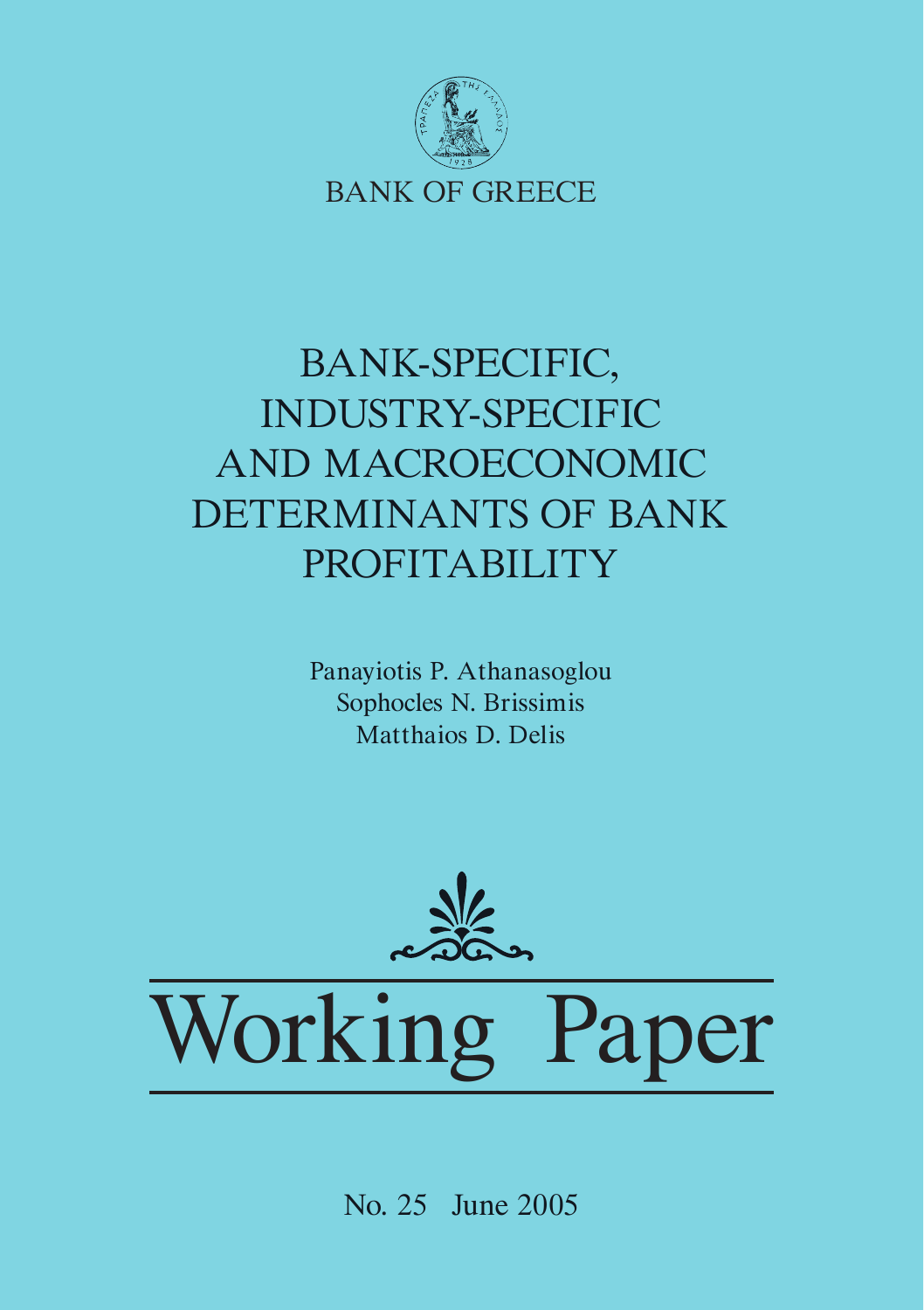## **BANK-SPECIFIC, INDUSTRY-SPECIFIC AND MACROECONOMIC DETERMINANTS OF BANK PROFITABILITY**

Panayiotis P. Athanasoglou Bank of Greece

Sophocles N. Brissimis Bank of Greece and University of Piraeus

Matthaios D. Delis Athens University of Economics and Business

#### **ABSTRACT**

The aim of this study is to examine the effect of bank-specific, industry-specific and macroeconomic determinants of bank profitability, using an empirical framework that incorporates the traditional Structure-Conduct-Performance (SCP) hypothesis. To account for profit persistence, we apply a GMM technique to a panel of Greek banks that covers the period 1985-2001. The estimation results show that profitability persists to a moderate extent, indicating that departures from perfectly competitive market structures may not be that large. All bank-specific determinants, with the exception of size, affect bank profitability significantly in the anticipated way. However, no evidence is found in support of the SCP hypothesis. Finally, the business cycle has a positive, albeit asymmetric effect on bank profitability, being significant only in the upper phase of the cycle.

*Keywords*: Bank profitability; business cycles and profitability; dynamic panel data model *JEL classification*: G21; C23; L2

*Acknowledgements*: The authors would like to thank I. Asimakopoulos, E. Georgiou, H. Gibson, J. Goddard, P. Molyneux and G. Tavlas, as well as participants of the 3<sup>rd</sup> Annual Conference of the Hellenic Finance and Accounting Association (December 2004, Athens) for very helpful comments. The views expressed in this paper do not necessarily reflect those of the Bank of Greece.

#### **Correspondence:**

Panayiotis P. Athanasoglou, Economic Research Department, Bank of Greece, 21 E. Venizelos Ave., 102 50 Athens, Greece, Tel. +30210-320 2449 Email: pathanasoglou@bankofgreece.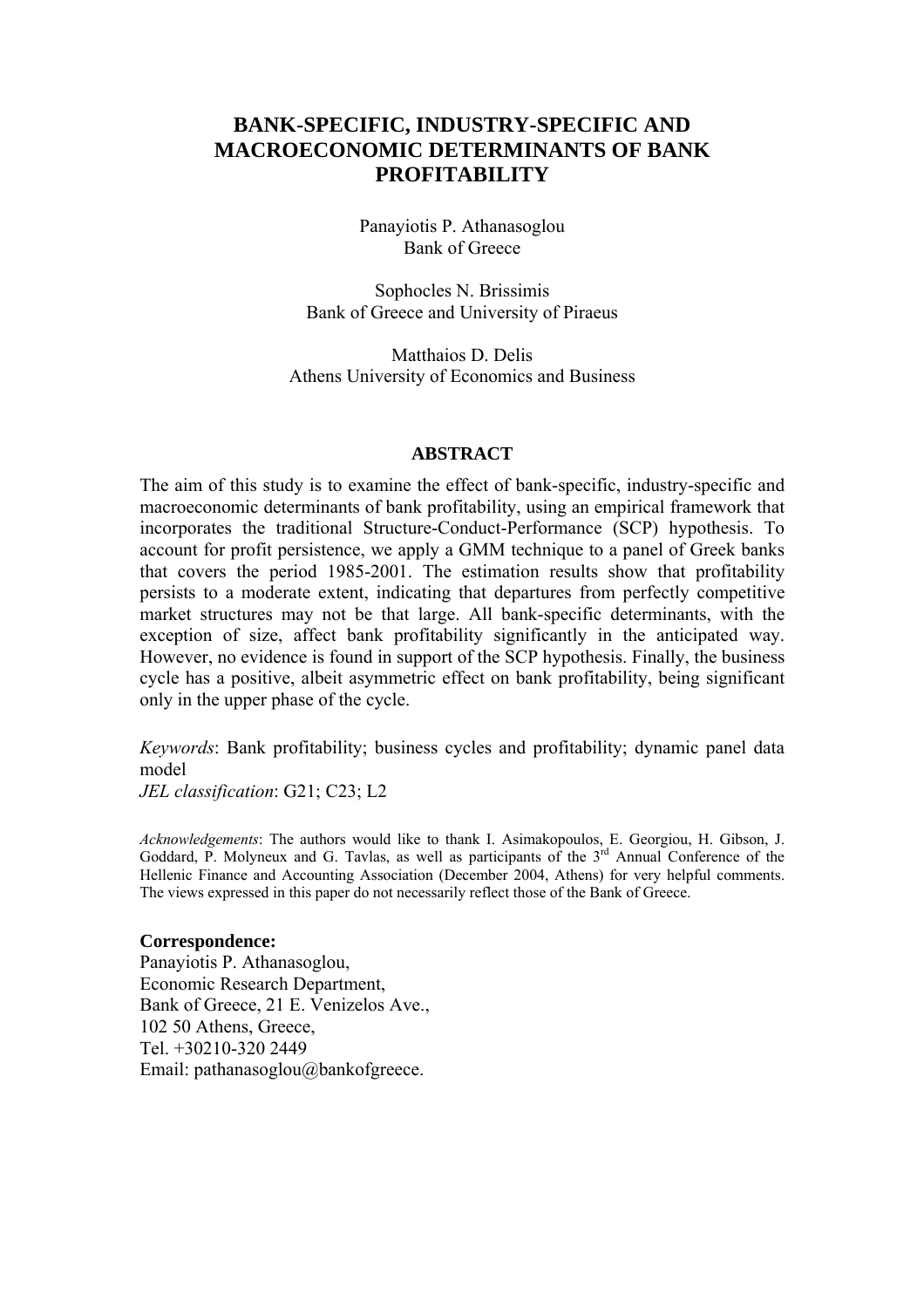## **1. Introduction**

During the last two decades the banking sector has experienced worldwide major transformations in its operating environment. Both external and domestic factors have affected its structure and performance. Despite the increased trend toward bank disintermediation observed in many countries, the role of banks remains central in financing economic activity in general and different segments of the market in particular. A sound and profitable banking sector is better able to withstand negative shocks and contribute to the stability of the financial system. Therefore, the determinants of bank performance have attracted the interest of academic research as well as of bank management, financial markets and bank supervisors.

The majority of studies on bank profitability, such as Short (1979), Bourke (1989), Molyneux and Thornton (1992), Demirguc-Kunt and Huizinga (2000) and Goddard *et al.* (2004), use linear models to estimate the impact of various factors that may be important in explaining profits. Even though these studies show that it is possible to conduct a meaningful analysis of bank profitability, $\frac{1}{2}$  some issues are not dealt with sufficiently. First, the literature principally considers determinants of profitability at the bank and/or industry level, with the selection of variables sometimes lacking internal consistency, while there is no thorough investigation of the effect of the macroeconomic environment, owing partly to the small time dimension of the panels used in the estimation. Second, in most of the literature, the econometric methodology is not adequately described and/or does not account for some features of bank profits (e.g. persistence), which implies that the estimates obtained may be biased and inconsistent.

This paper investigates, in a single equation framework, the effect of bankspecific, industry-specific and macroeconomic determinants on bank profitability. The group of the bank-specific determinants of profitability involves operating efficiency and financial risk. Size is also included to account for the effect of economies of scale. The second group of determinants describes industry-structure factors that affect bank profits, which are not the direct result of managerial decisions. These are industry concentration and the ownership status of banks. The Structure-Conduct-

<span id="page-2-0"></span> 1 For a general framework of analysis that incorporates alternative models of bank profitability, see Bikker and Bos (2004).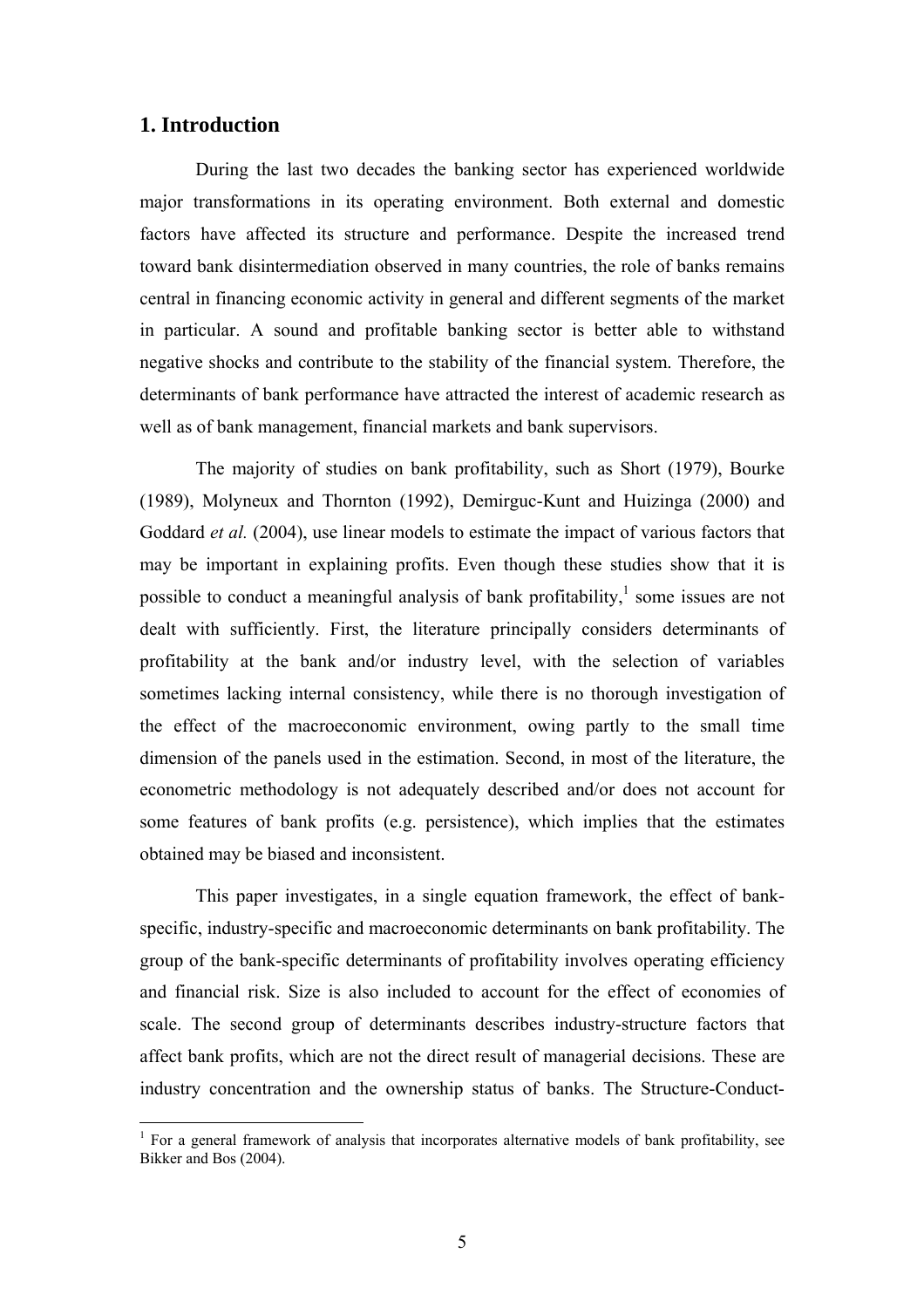Performance hypothesis figures prominently among theories that relate market power to bank profitability. The third group of determinants relates profitability to the macroeconomic environment within which the banking system operates. In this context, we include cyclical output and expected inflation among the explanatory variables. The current study represents one of the few attempts to identify the relationship between business cycle and bank profitability, and in doing so we use, on the one hand, a panel whose time dimension covers all the phases of the business cycle and, on the other, alternative techniques to measure the cycle.

We utilize data from the Greek banking sector over a relatively long period (1985-2001). In specifying the model we account for profit persistence using a dynamic panel data estimation procedure. The empirical results suggest that bankspecific determinants, excluding size, significantly affect bank profitability in line with prior expectations. The evidence also indicates that profitability is procyclical, the effect of the business cycle being asymmetric. It is noteworthy that the industry variables are not important in explaining bank profitability, even though the Greek banking system evolved dynamically during the sample period (sizeable changes in industry concentration, entry of new banks, privatizations and M&As) and the market share of publicly-owned banks remained high (though it followed a declining trend).

The paper is organized in the following manner. Section 2 discusses the existing literature on bank profitability. Section 3 describes the industry structure and the model specification. Section 4 presents the estimation method and the empirical results. Section 5 concludes the paper.

## **2. Literature review**

In the literature, bank profitability is usually expressed as a function of internal and external determinants. The internal determinants originate from bank accounts (balance sheets and/or profit and loss accounts) and therefore could be termed micro or bank-specific determinants of profitability. The external determinants are variables that are not related to bank management but reflect the economic and legal environment that affects the operation and performance of financial institutions. A number of explanatory variables have been proposed for both categories, according to the nature and purpose of each study.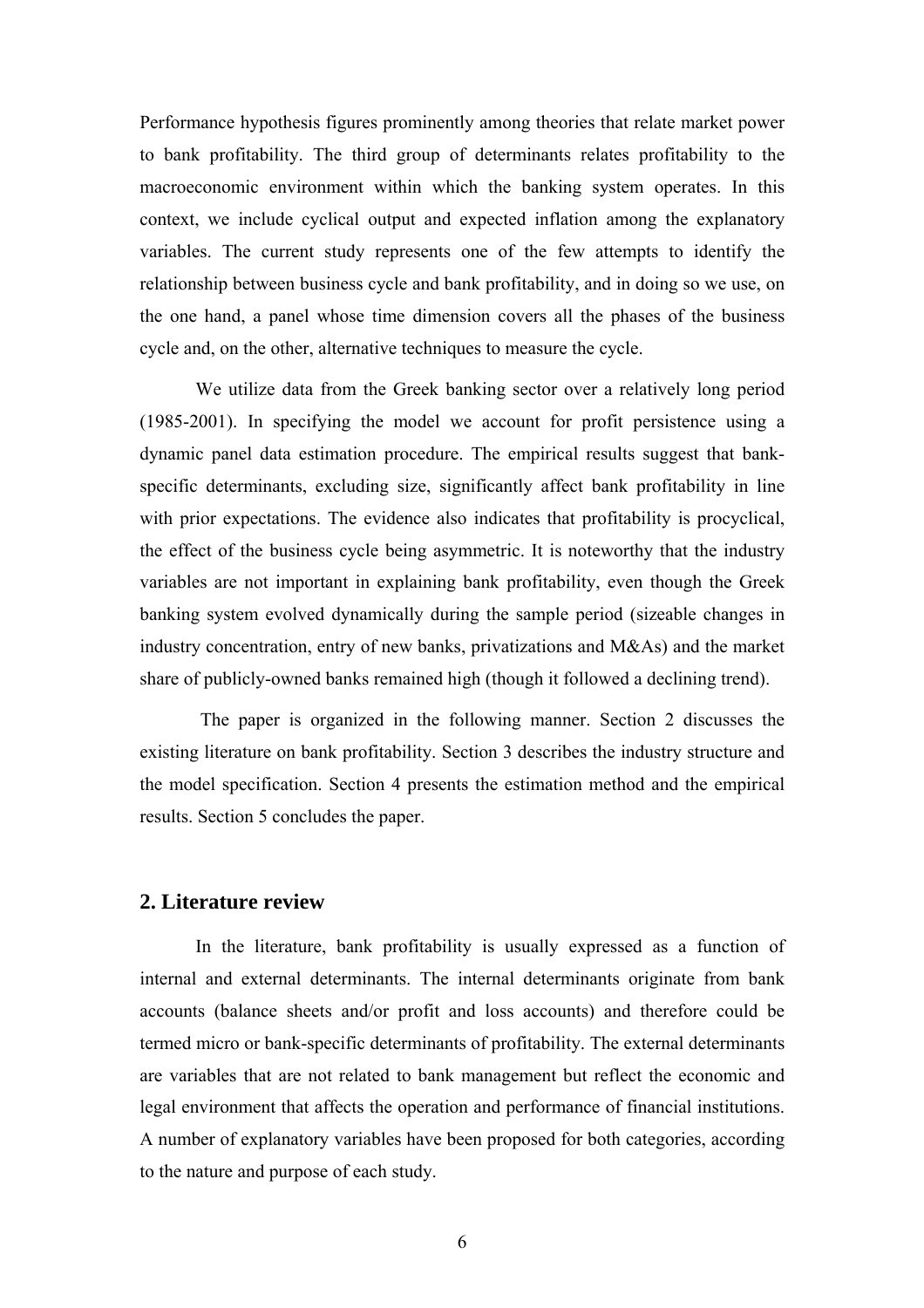The research undertaken has focused on profitability analysis of either crosscountry or individual countries' banking systems. The first group of studies includes Haslem (1968), Short (1979), Bourke (1989), Molyneux and Thornton (1992) and Demirguc-Kunt and Huizinga (2000). A more recent study in this group is Bikker and Hu (2002), though it is different in scope; its emphasis is on the bank profitabilitybusiness cycle relationship. Studies in the second group mainly concern the banking system in the US (e.g. Berger *et al.*, 1987 and Neely and Wheelock, 1997) or the emerging market economies (e.g. Barajas *et al.*, 1999). All of the above studies examine combinations of internal and external determinants of bank profitability.<sup>2</sup> The empirical results vary significantly, since both datasets and environments differ. There exist, however, some common elements that allow a further categorization of the determinants.

Studies dealing with internal determinants employ variables such as size, capital, risk management and expenses management. Size is introduced to account for existing economies or diseconomies of scale in the market. Akhavein *et al.* (1997) and Smirlock (1985) find a positive and significant relationship between size and bank profitability. Demirguc-Kunt and Maksimovic (1998) suggest that the extent to which various financial, legal and other factors (e.g. corruption) affect bank profitability is closely linked to firm size. In addition, as Short (1979) argues, size is closely related to the capital adequacy of a bank since relatively large banks tend to raise less expensive capital and, hence, appear more profitable. Using similar arguments, Haslem (1968), Short (1979), Bourke (1989), Molyneux and Thornton (1992) Bikker and Hu (2002) and Goddard *et al.* (2004), all link bank size to capital ratios,<sup>3</sup> which they claim to be positively related to size, meaning that as size increases – especially in the case of small to medium-sized banks – profitability rises. However, many other researchers suggest that little cost saving can be achieved by increasing the size of a banking firm (Berger *et al.*, 1987), which suggests that eventually very large banks could face scale inefficiencies.

The need for risk management in the banking sector is inherent in the nature of the banking business. Poor asset quality and low levels of liquidity are the two major

<span id="page-4-1"></span><span id="page-4-0"></span> $2^2$  Generally, the measures of profitability used are the return on assets and the return on equity (ROA and ROE, respectively) or variations of these. Central banks or other competent supervisory authorities also use the same indices to measure profitability.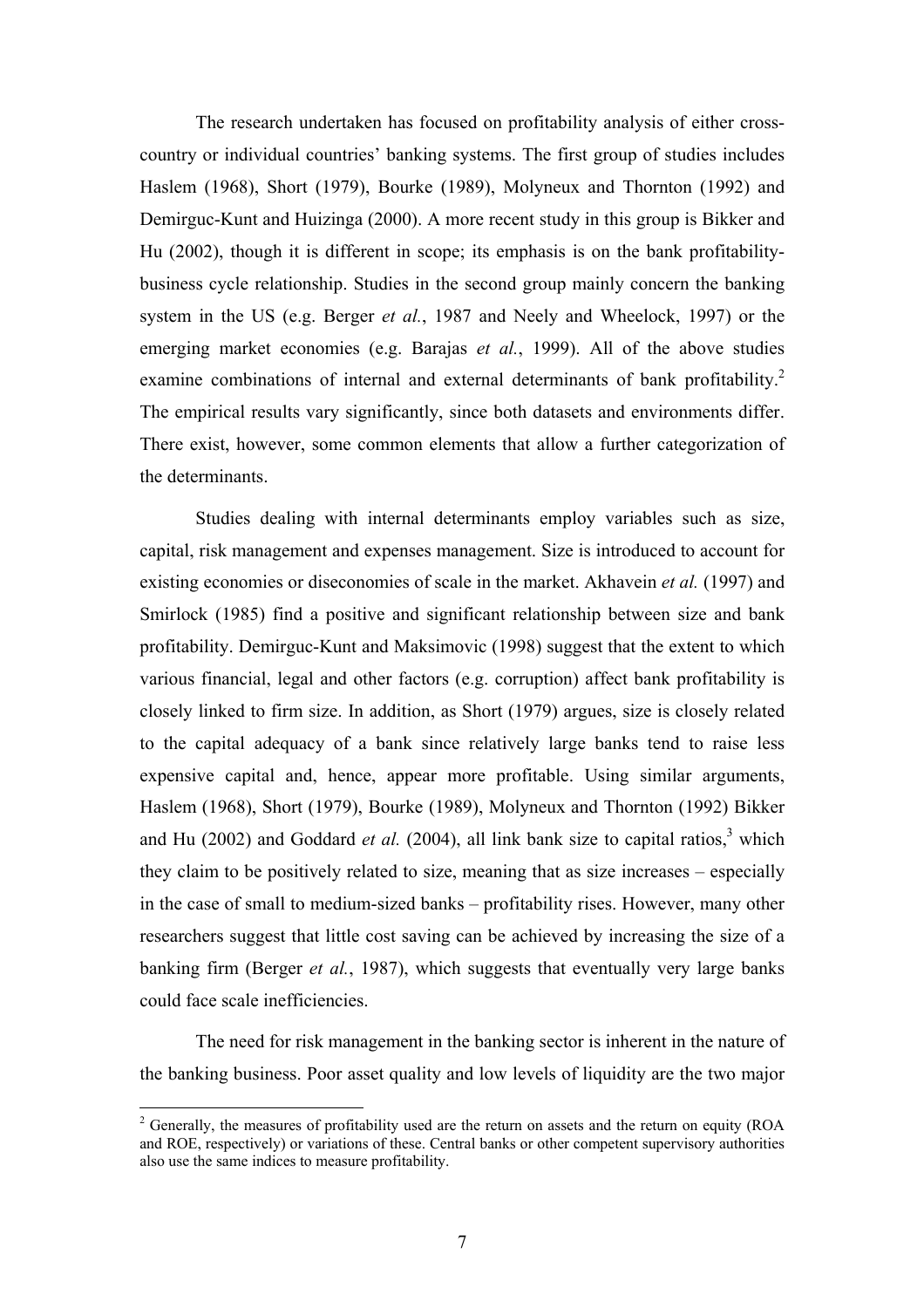causes of bank failures. During periods of increased uncertainty, financial institutions may decide to diversify their portfolios and/or raise their liquid holdings in order to reduce their risk. In this respect, risk can be divided into credit and liquidity risk. Molyneux and Thornton (1992), among others, find a negative and significant relationship between the level of liquidity and profitability. In contrast, Bourke (1989) reports an opposite result, while the effect of credit risk on profitability appears clearly negative **(**Miller and Noulas, 1997**)**. This result may be explained by taking into account the fact that the more financial institutions are exposed to high-risk loans, the higher is the accumulation of unpaid loans, implying that these loan losses have produced lower returns to many commercial banks.

Bank expenses are also a very important determinant of profitability, closely related to the notion of efficient management. There has been an extensive literature based on the idea that an expenses-related variable should be included in the cost part of a standard microeconomic profit function. For example, Bourke (1989) and Molyneux and Thornton (1992) find a positive relationship between better-quality management and profitability.

Turning to the external determinants of bank profitability, it should be noted that we can further distinguish between control variables that describe the macroeconomic environment, such as inflation, interest rates and cyclical output, and variables that represent market characteristics. The latter refer to market concentration, industry size and ownership status.<sup>[4](#page-5-0)</sup>

A whole new trend about structural effects on bank profitability started with the application of the Market-Power (MP) and the Efficient-Structure (ES) hypotheses. The MP hypothesis, which is sometimes also referred to as the Structure-Conduct-Performance (SCP) hypothesis, asserts that increased market power yields monopoly profits. A special case of the MP hypothesis is the Relative-Market-Power (RMP) hypothesis, which suggests that only firms with large market shares and welldifferentiated products are able to exercise market power and earn non-competitive profits (see Berger, 1995a). Likewise, the X-efficiency version of the ES (ESX)

 <sup>3</sup> <sup>3</sup> The most widely used variable is the equity-to-total-assets ratio.

<span id="page-5-0"></span><sup>&</sup>lt;sup>4</sup> The recent literature on the influence of concentration and competition on the performance of banks is summarized in Berger *et al.* (2004).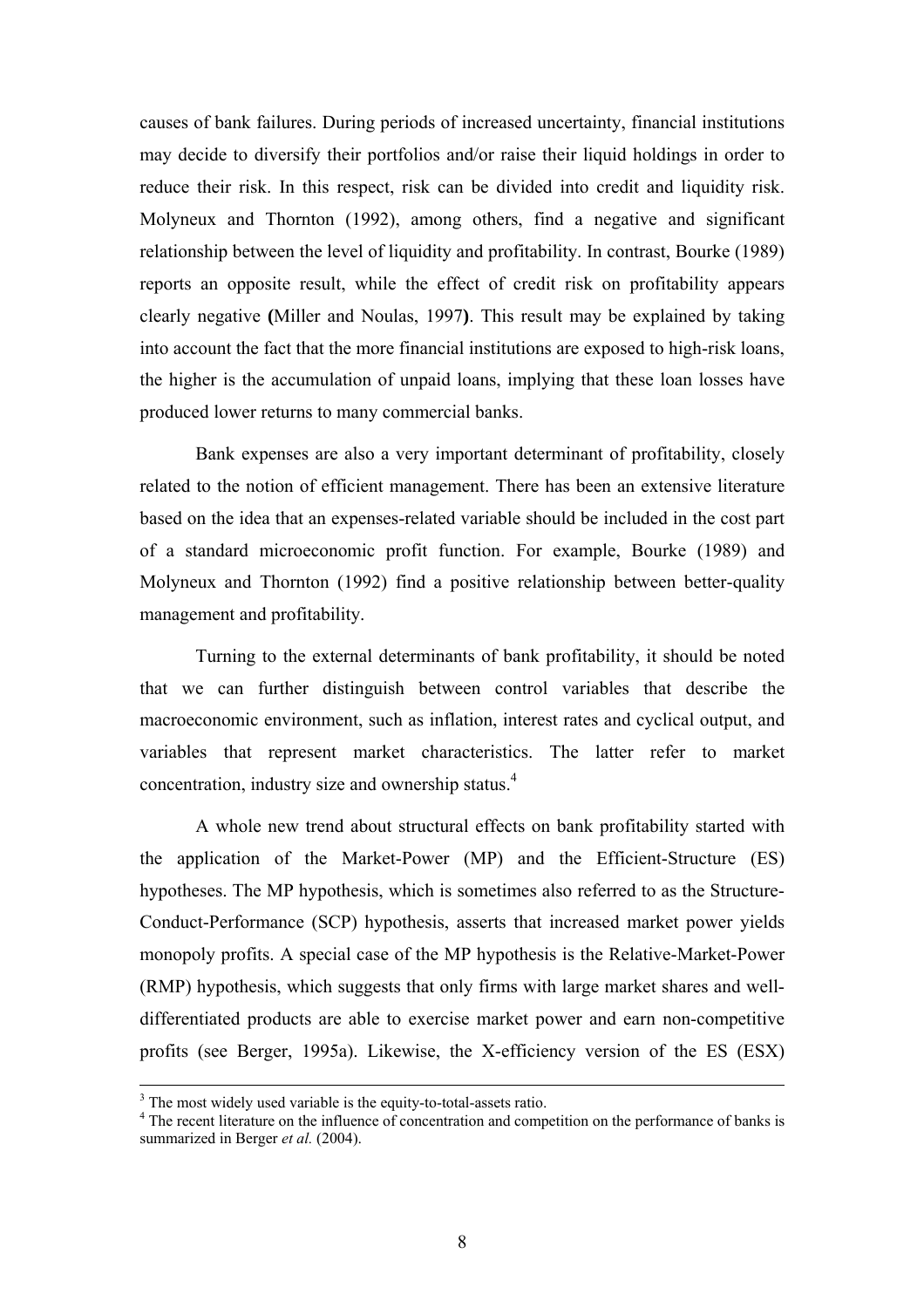hypothesis suggests that increased managerial and scale efficiency leads to higher concentration and, hence, higher profits.

Studies, such as those by Smirlock (1985), Berger and Hannan (1989) and Berger (1995a), investigated the profit-structure relationship in banking, providing tests of the aforementioned two hypotheses. To some extent the RMP hypothesis is verified, since there is evidence that superior management and increased market share (especially in the case of small-to medium-sized banks) raise profits. In contrast, weak evidence is found for the ESX hypothesis. According to Berger (1995a), managerial efficiency not only raises profits, but may lead to market share gains and, hence, increased concentration, so that the finding of a positive relationship between concentration and profits may be a spurious result due to correlations with other variables. Thus, controlling for the other factors, the role of concentration should be negligible. Other researchers argue instead that increased concentration is not the result of managerial efficiency, but rather reflects increasing deviations from competitive market structures, which lead to monopolistic profits. Consequently, concentration should be positively (and significantly) related to bank profitability. Bourke (1989), and Molyneux and Thornton (1992), among others, support this view.

A rather interesting issue is whether the ownership status of a bank is related to its profitability. However, little evidence is found to support the theory that privately-owned institutions will return relatively higher economic profits. Short (1979) is one of the few studies offering cross-country evidence of a strong negative relationship between government ownership and bank profitability. In their recent work, Barth *et al.* (2004) claim that government ownership of banks is indeed negatively correlated with bank efficiency. In contrast, Bourke (1989) and Molyneux and Thornton (1992) report that ownership status is irrelevant for explaining profitability.

The last group of profitability determinants deals with macroeconomic control variables. The variables normally used are the inflation rate, the long-term interest rate and/or the growth rate of money supply. Revell (1979) introduces the issue of the relationship between bank profitability and inflation. He notes that the effect of inflation on bank profitability depends on whether banks' wages and other operating expenses increase at a faster rate than inflation. The question is how mature an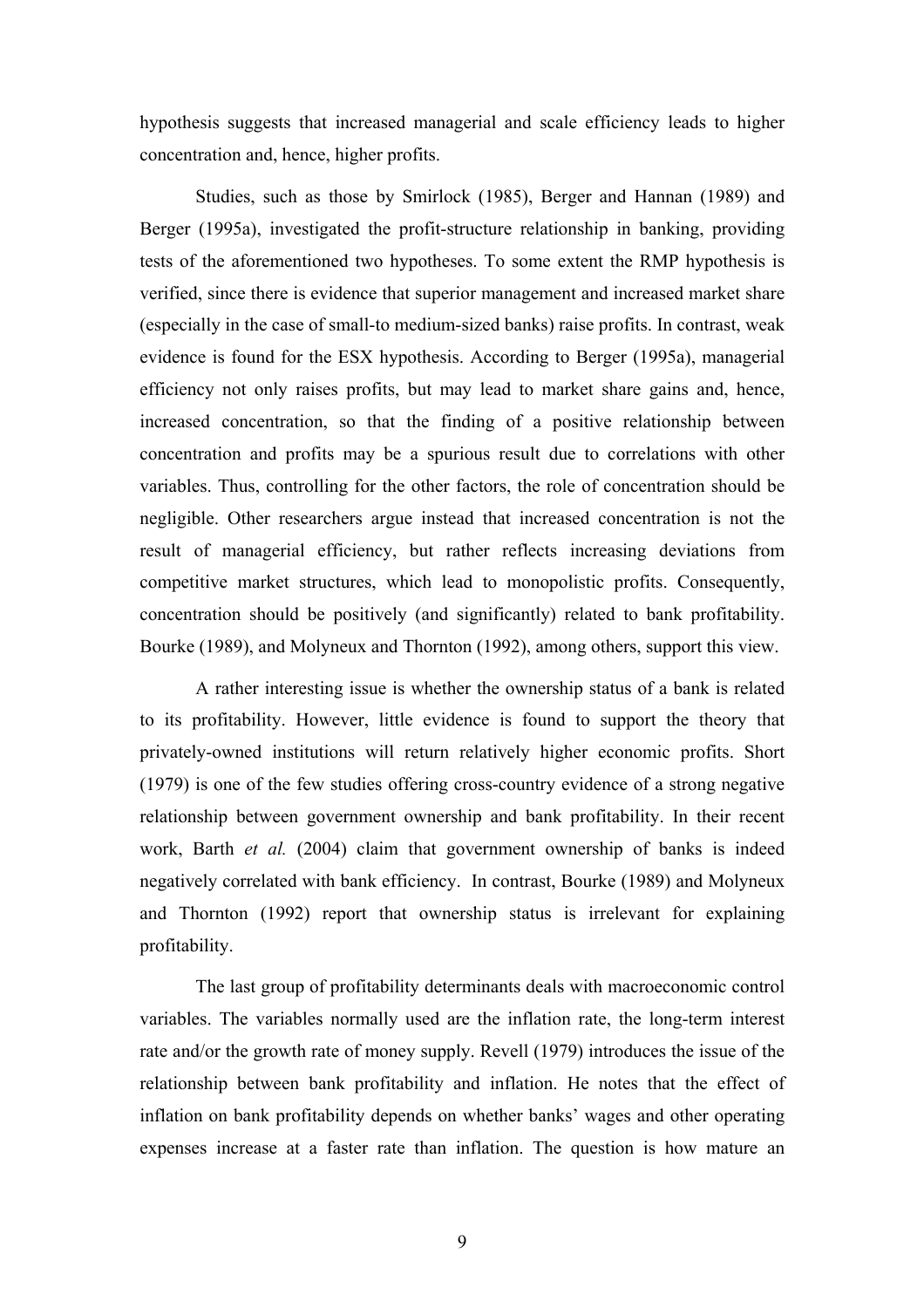economy is so that future inflation can be accurately forecasted and thus banks can accordingly manage their operating costs. In this vein, Perry (1992) states that the extent to which inflation affects bank profitability depends on whether inflation expectations are fully anticipated. An inflation rate fully anticipated by the bank's management implies that banks can appropriately adjust interest rates in order to increase their revenues faster than their costs and thus acquire higher economic profits. Most studies (including those by Bourke (1989) and Molyneux and Thornton (1992)) have shown a positive relationship between either inflation or long-term interest rate and profitability.

Recently, Demirguc-Kunt and Huizinga (2000) and Bikker and Hu (2002) attempted to identify possible cyclical movements in bank profitability - the extent to which bank profits are correlated with the business cycle. Their findings suggest that such correlation exists, although the variables used were not direct measures of the business cycle. Demirguc-Kunt and Huizinga (2000) used the annual growth rate of GDP and GNP per capita to identify such a relationship, while Bikker and Hu (2002) used a number of macroeconomic variables (such as GDP, unemployment rate and interest rate differential).

The literature describing the profitability determinants of the Greek banking sector is sparse.<sup>5</sup> In an important contribution, Eichengreen and Gibson  $(2001)$ analyze bank- and market-specific profitability determinants for the 1993-1998 period, using a panel not restricted to commercial banks. Their study represents one of the few attempts to account for profit persistence in banking, the empirical results suggesting that the Greek banking sector is imperfectly competitive. Market-specific variables such as concentration ratios and market shares were found to have a positive but insignificant effect on alternative measures of profitability. The effect of size is non-linear, with profitability initially increasing with size and then declining. Eichengreen and Gibson (2001) state that the effect of staff expenses is positive and significant, possibly due to the fact that quality is important. Other issues addressed are the impact of leverage and liquidity (positive and significant for both determinants), of ownership (insignificant) and finally of two measures of labor

<span id="page-7-0"></span><sup>&</sup>lt;sup>5</sup> The main studies include Hondroyiannis *et al.* (1999), Staikouras and Steliaros (1999), Eichengreen and Gibson (2001) and Gibson (2005).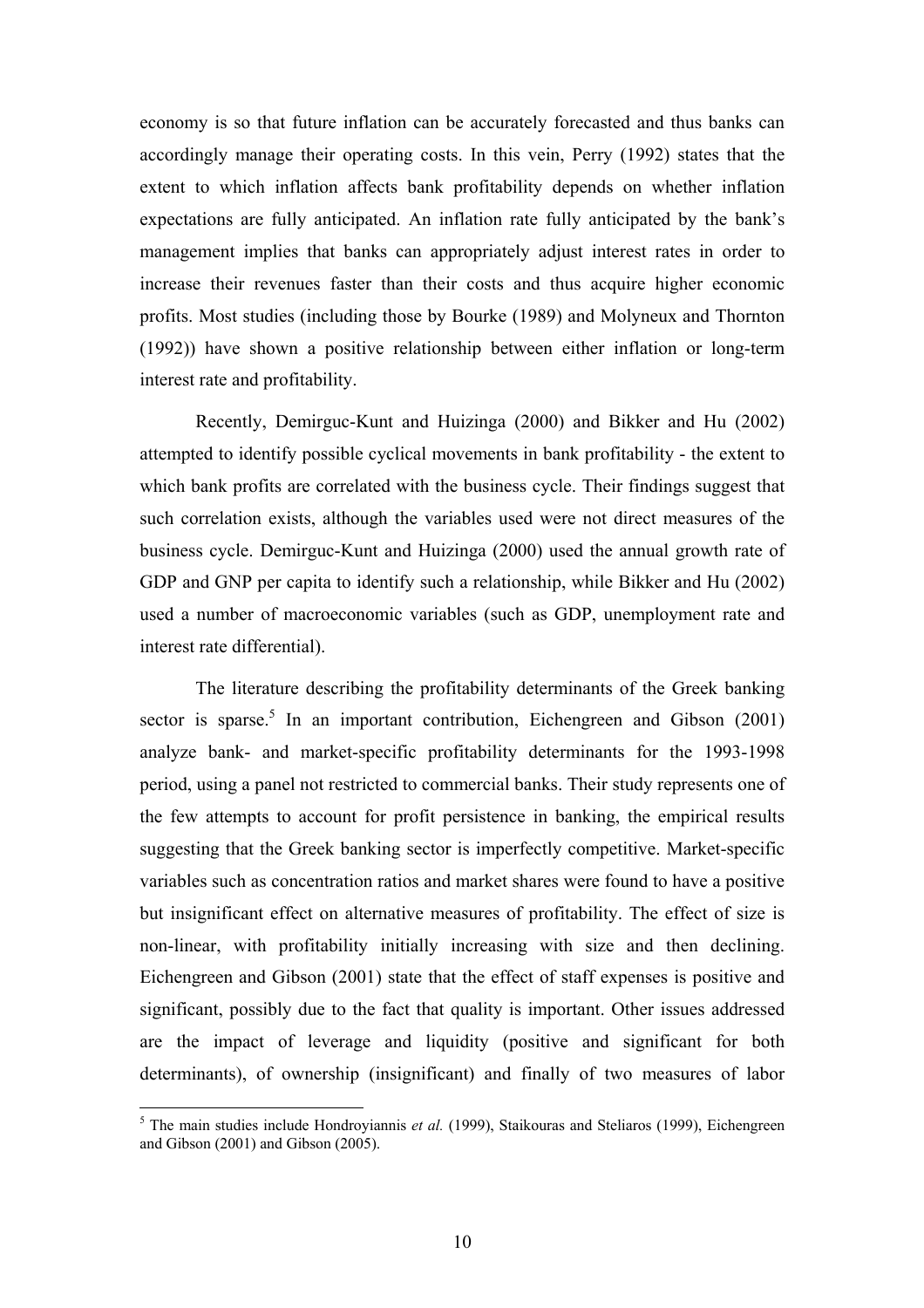productivity (value of loans and deposits per 100 workers) showing opposite effects on profitability.

Overall, the existing literature provides a rather comprehensive account of the effect of internal and industry-specific determinants on bank profitability, but the effect of the macroeconomic environment is not adequately dealt with. The time dimension of the panels used in empirical studies is usually too small to capture the effect of control variables related to the macroeconomic environment (in particular the business cycle variable). Finally, sometimes there is an overlap between variables in the sense that some of them essentially proxy the same profitability determinant. It follows that studies concerning the profitability analysis of the banking sector should address the above issues more satisfactorily, in order to allow a better insight into the factors affecting profitability.

## **3. Model specification and data**

#### **3.1 Background**

The Greek banking sector provides an interesting context for studying bank profitability. The sector underwent significant changes during the last two decades. Since the mid 1980s it was extensively liberalized through the abolition of administrative interventions and regulations, which seriously hampered its development. The reforms were adopted gradually and supported the further improvement of the institutional framework and the more efficient functioning of banks and financial markets in general. This has created a new, more competitive economic environment, within which the banking sector nowadays operates.

The objective of Greece's participation in EMU initiated efforts towards the further deregulation of the banking system and macroeconomic convergence. During the past few years, Greek banks tried to strengthen their position in the domestic market and acquire a size, partly through M&As, that would allow them to exploit economies of scale and have easier access to international financial markets. These changes, along with the adoption of new technology and the improvement of infrastructure, have been catalytic to the performance of bank profitability. In this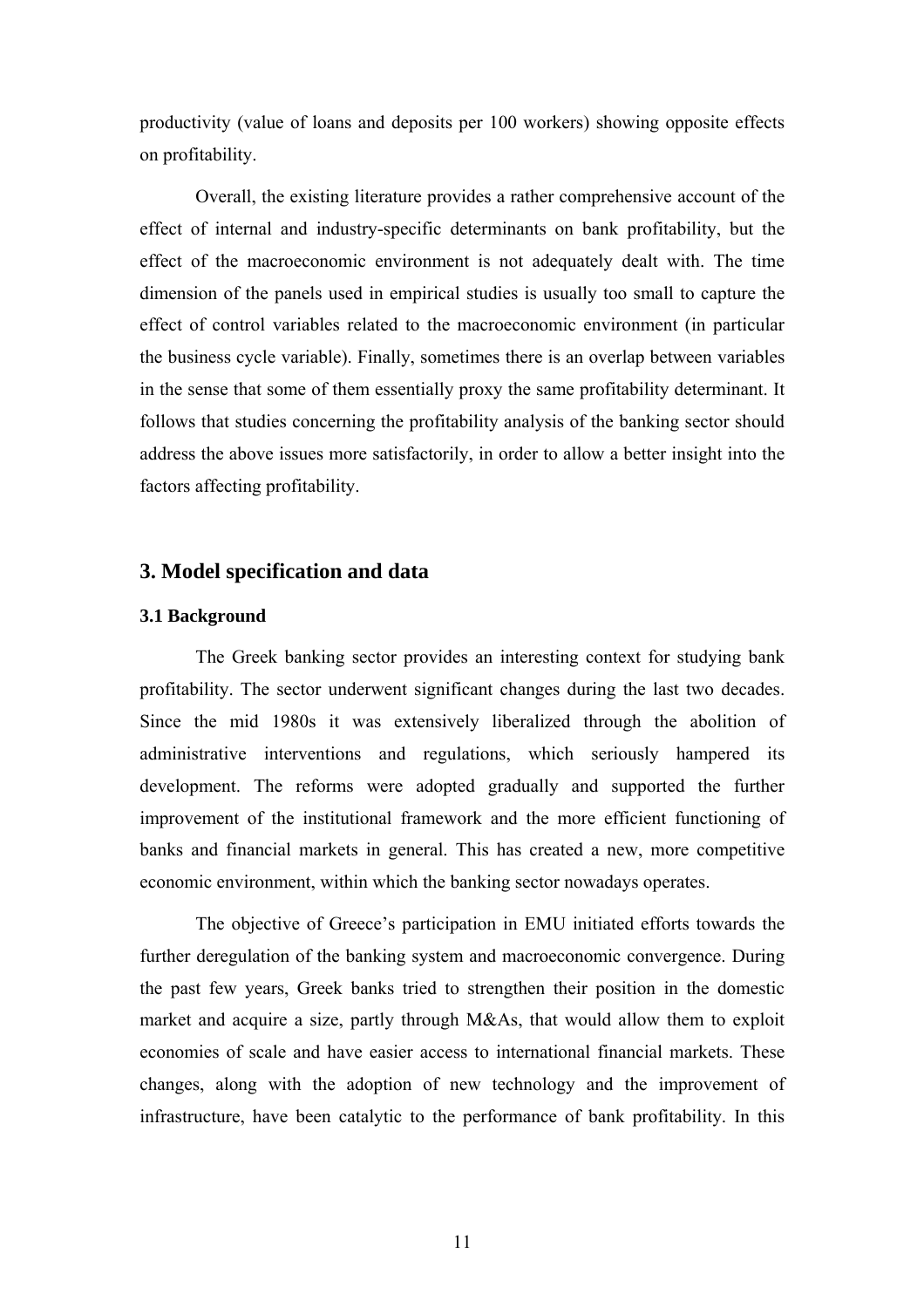paper, we investigate the profitability of Greek commercial banks over the period 1985 to 2001. The data sources are presented in the Appendix.

#### **3.2 The model**

 $\overline{a}$ 

The general model to be estimated is of the following linear form: $6$ 

$$
\Pi_{it} = c + \sum_{k=1}^{K} \beta_k X_{it}^k + \varepsilon_{it}
$$
\n
$$
\varepsilon_{it} = v_i + u_{it},
$$
\n(1)

where  $\Pi_{it}$  is the profitability of bank *i* at time *t*, with  $i = 1,...,N$ ;  $t = 1,..., T$ , *c* is a constant term,  $X_{ii}$ s are k explanatory variables and  $\varepsilon_{it}$  is the disturbance with  $v_i$  the unobserved bank-specific effect and  $u_{it}$  the idiosyncratic error. This is a one-way error component regression model, where  $v_i \sim \text{IIN} (0, \sigma_v^2)$  and independent of  $u_{it} \sim \text{IIN} (0, \sigma_v^2)$  $\sigma^2_{u}$ ).

The explanatory variables  $X_{it}$  are grouped, according to the discussion above, into bank-specific, industry-specific and macroeconomic variables. The general specification of model (1) with the  $X_{it}$ s separated into these three groups is:

$$
\Pi_{it} = c + \sum_{j=1}^{J} \beta_j X_{it}^j + \sum_{l=1}^{L} \beta_l X_{it}^l + \sum_{m=1}^{M} \beta_m X_{it}^m + \varepsilon_{it},
$$
\n(2)

where the  $X_{ik}$ s with superscripts *j*, *l* and *m* denote bank-specific, industry-specific and macroeconomic determinants respectively.

 Furthermore, bank profits show a tendency to persist over time, reflecting impediments to market competition, informational opacity and/or sensitivity to regional/macroeconomic shocks to the extent that these are serially correlated (Berger *et al.*, 2000). Therefore, we adopt a dynamic specification of the model by including a laggeddependent variable among the regressors.<sup>7</sup> Eq. (2) augmented with lagged profitability is:

<span id="page-9-0"></span> $6$  The linearity assumption is not binding. Bourke (1989), among others, suggests that any functional form of bank profitability is qualitatively equivalent to the linear.

<span id="page-9-1"></span> $7$  Few studies consider profit persistence in banking (see Levonian, 1993, Roland, 1997, and more recently, Eichengreen and Gibson, 2001, Goddard *et al.*, 2004 and Gibson, 2005). In the industrial organization literature an important contribution is Geroski and Zacquemin (1988).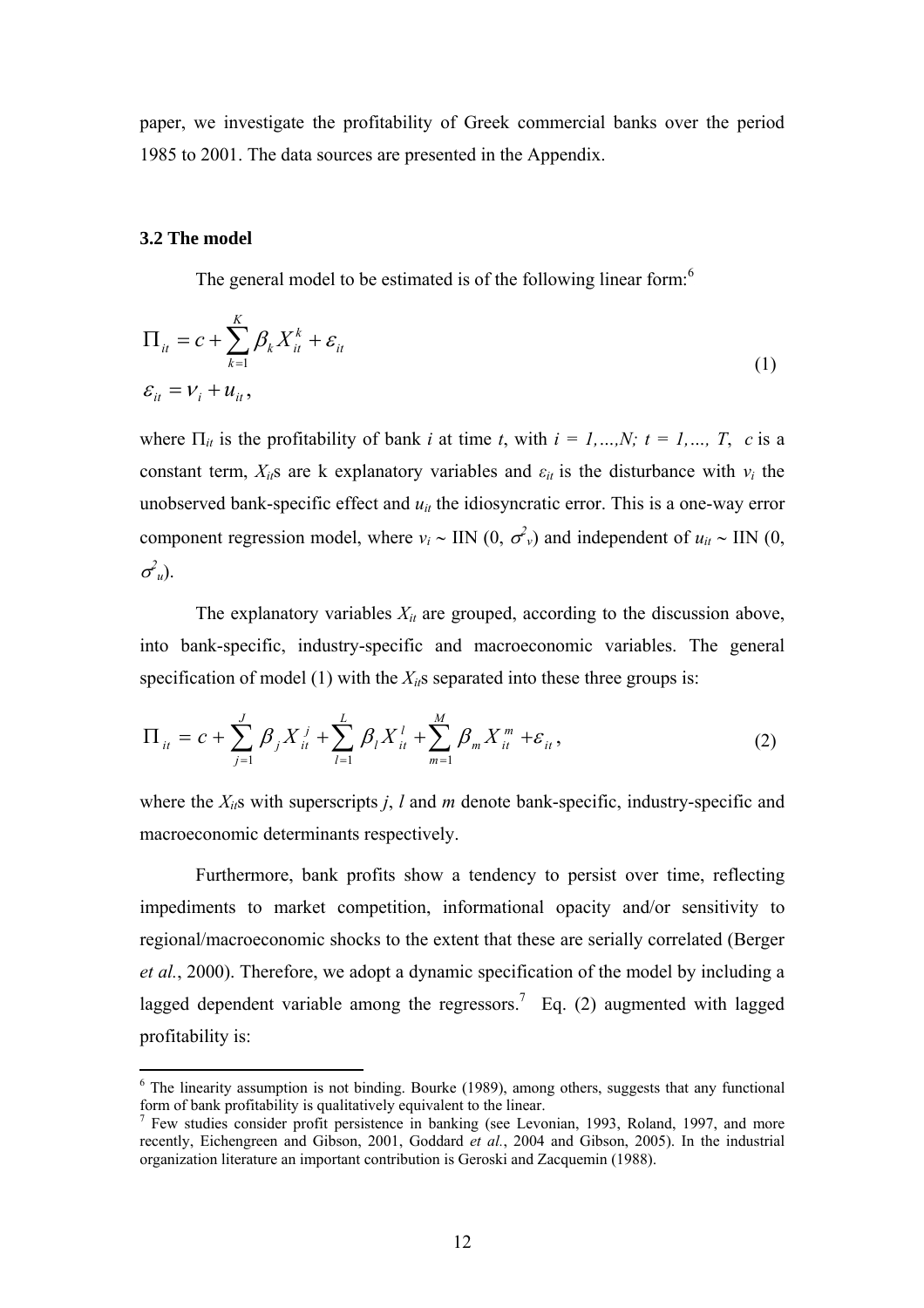$$
\Pi_{it} = c + \delta \Pi_{i,t-1} + \sum_{j=1}^{J} \beta_j X_{it}^j + \sum_{l=1}^{L} \beta_l X_{it}^l + \sum_{m=1}^{M} \beta_m X_{it}^m + \varepsilon_{it},
$$
 (3)

where  $\Pi_{i,t-1}$  is the one-period lagged profitability and  $\delta$  is the speed of adjustment to equilibrium.

A value of  $\delta$  between 0 and 1 implies that profits persist, but they will eventually return to their normal (average) level. A value close to 0 means that the industry is fairly competitive (high speed of adjustment), while a value of  $\delta$  close to 1 impliesless competitive structure (very slow adjustment). $8$ 

#### **3.3 Determinants of bank profitability**

<span id="page-10-2"></span> $\overline{a}$ 

Table 1 lists the variables used in this study. The profitability variable is represented by two alternative measures: the ratio of profits to assets, i.e. the return on assets (ROA) and the profits to equity ratio, i.e. the return on equity (ROE). In principle, ROA reflects the ability of a bank's management to generate profits from the bank's assets, although it may be biased due to off-balance-sheet activities. ROE indicates the return to shareholders on their equity and equals ROA times the total assets-to-equity ratio. The latter is often referred to as the bank's equity multiplier, which measures financial leverage. Banks with lower leverage (higher equity) will generally report higher ROA, but lower ROE. Since an analysis of ROE disregards the greater risks associated with high leverage and financial leverage is often determined by regulation, ROA emerges as the key ratio for the evaluation of bank profitability (IMF, 2002). Both ROA and ROE are measured as running year averages.<sup>9</sup>Fig. 1 presents ROA and ROE for the Greek banking sector. The two ratios follow similar paths, increasing over time with a spike in 1999.<sup>[10](#page-10-2)</sup>

<span id="page-10-0"></span> $8$  The coefficient of the lagged profitability variable takes implausible values (e.g. negative or very small), for small T (such as T=5) and is highly dependent on the estimation method (see Nerlove, 2002).

<span id="page-10-1"></span> $9^9$  For the calculation of these ratios, we use the average value of assets (or equity) of two consecutive years and not the end-year values, since profits are a flow variable generated during the year.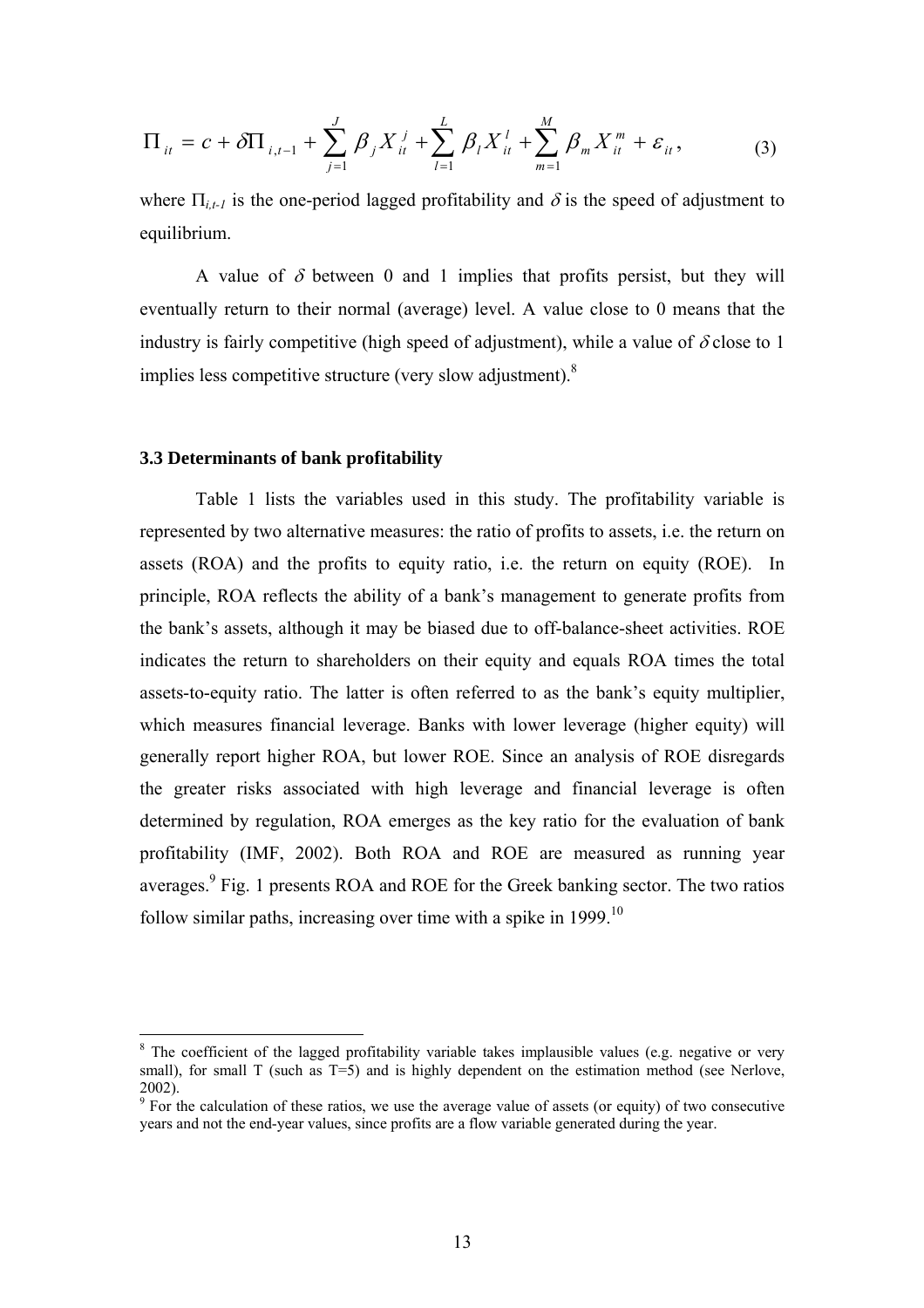#### *3.3.1 Bank-specific profitability determinants*

*Capital:* We use the ratio of equity to assets (EA) to proxy the capital variable. when adopting ROA as the profitability measure.<sup>11</sup> Also, we relax the assumptions underlying the model of one-period perfect capital markets with symmetric information.[12](#page-11-1) Firstly, the relaxation of the perfect capital markets assumption allows an increase in capital to raise expected earnings. This positive impact can be due to the fact that capital refers to the amount of own funds available to support a bank's business and, therefore, bank capital acts as a safety net in the case of adverse developments. The expected positive relationship between capital and earnings could be further strengthened due to the entry of new banks into the market, the M&As that occurred and the significant fund-raising by banks from the Athens Stock Exchange in the period 1998-2000. Secondly, the relaxation of the one-period assumption produces an opposite causation, since it allows an increase in earnings to increase the capital ratio. Finally, the relaxation of the symmetric information assumption allows banks that expect to have better performance to credibly transmit this information through higher capital. In the light of the above, capital should be modeled as an endogenous (as opposed to a strictly exogenous) variable.

*Credit Risk:* To proxy this variable we use the loan-loss provisions to loans ratio (PL).<sup>13</sup> Theory suggests that increased exposure to credit risk is normally associated with decreased firm profitability and, hence, we expect a negative relationship between ROA (ROE) and PL. Banks would, therefore, improve profitability by improving screening and monitoring of credit risk and such policies involve the forecasting of future levels of risk. Additionally, central banks set some specific standards for the level of loan-loss provisions to be adopted by the country's banking system. In view of these standards, bank management adjusts provisions held for loan losses, the level of which is decided at the beginning of each period. Thus, credit risk should be modeled as a predetermined variable.

<sup>&</sup>lt;sup>10</sup> In 1999, total profits, and particularly those resulting from financial transactions, exhibited a significant increase (more than 100%), mainly due to the boom in share prices in the Athens Stock

<span id="page-11-0"></span>Exchange.<br><sup>11</sup> As discussed previously, it would not be appropriate to include EA in a profitability equation, when<br>ROE is the dependent variable.

<span id="page-11-1"></span> $^{12}$  This model and the relaxation of its assumptions are comprehensively described in Berger (1995b).<br><sup>13</sup> Other ratios used to measure credit risk and/or liquidity risk (that produced inferior results) were

<span id="page-11-2"></span>loans/assets, loans/deposits and provisions/assets.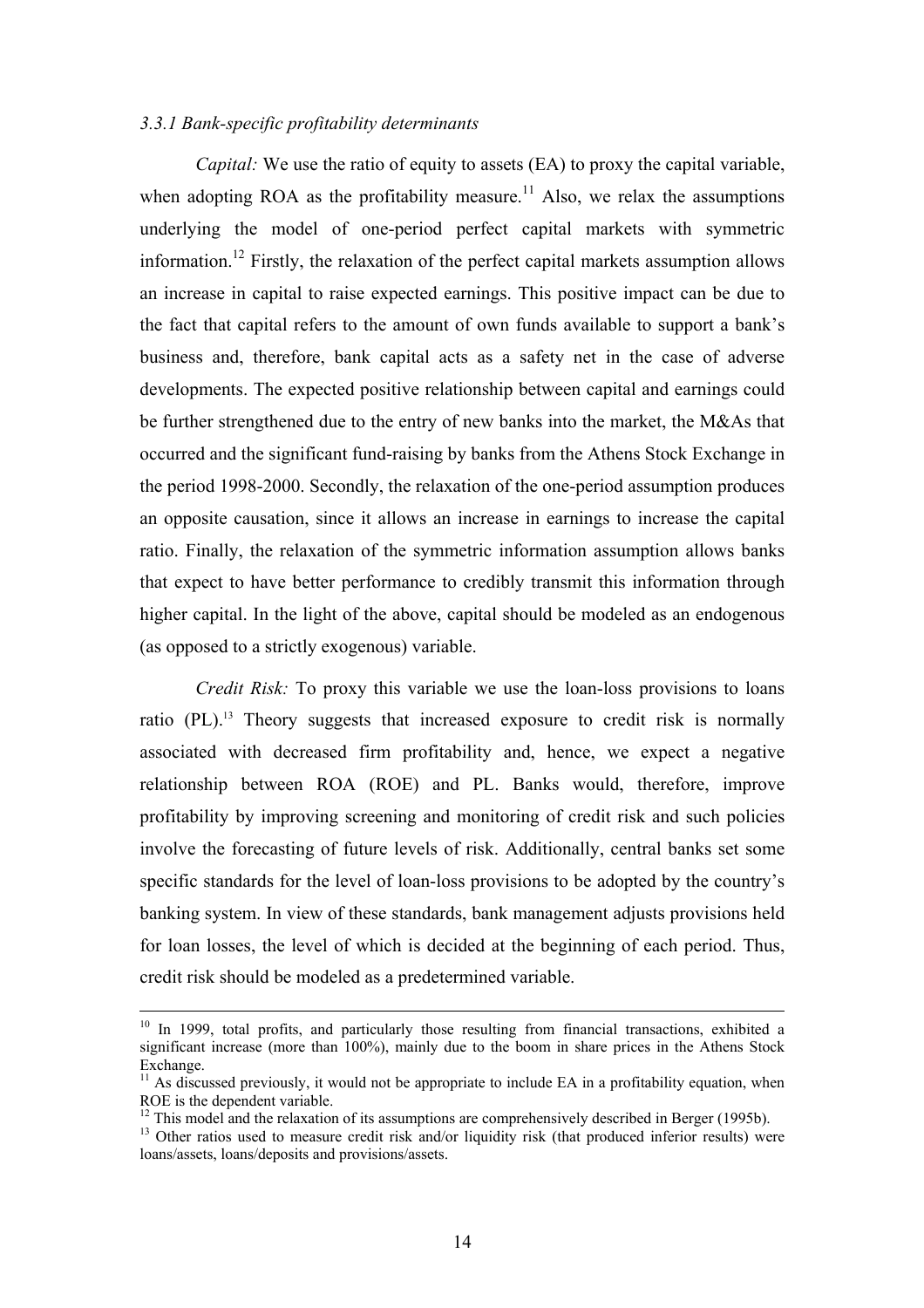*Productivity:* In recent years banks have faced severe competition due to the lowering of barriers to entry and the globalization of the industry, which has forced them to reorganize. They have been targeting high levels of productivity growth both by keeping the labor force steady and by increasing overall output. During the period 1985-2001 labor productivity of Greek banks grew at an average annual rate of 2.5%. To examine whether the observed improvements in productivity growth have benefited bank profits, we include the rate of change in labor productivity (measured by real gross total revenue over the number of employees) in the model.

*Expenses management:* The total cost of a bank (net of interest payments) can be separated into operating cost and other expenses (including taxes, depreciation etc.). From the above, only operating expenses can be viewed as the outcome of bank management. The ratio of these expenses to total assets is expected to be negatively related to profitability, since improved management of these expenses will increase efficiency and therefore raise profits. This expected negative correlation applies in particular to the Greek case, where personnel expenses are affected by relatively low productivity and the excess capacity of the larger publicly-owned banks.

*Size:* One of the most important questions underlying bank policy is which size optimizes bank profitability. Generally, the effect of a growing size on profitability has been proved to be positive to a certain extent. However, for banks that become extremely large, the effect of size could be negative due to bureaucratic and other reasons. Hence, the size-profitability relationship may be expected to be non-linear. We use the banks' real assets (logarithm) and their square in order to capture this possible non-linear relationship. $^{14}$ 

## *3.3.2 Industry-specific profitability determinants*

 $\overline{a}$ 

*Ownership:* A relationship between bank profitability and ownership may exist due to spillover effects from the superior performance of privately-owned banks compared with publicly-owned banks, which do not always aim at profit maximization. Although, as indicated in the literature review, there is no clear empirical evidence to support such a view, the peculiarity of the Greek banking sector

<span id="page-12-0"></span><sup>&</sup>lt;sup>14</sup> For a description of the effect of size on the profitability of the Greek banking sector see Eichengreen and Gibson (2001) and Athanasoglou and Brissimis (2004).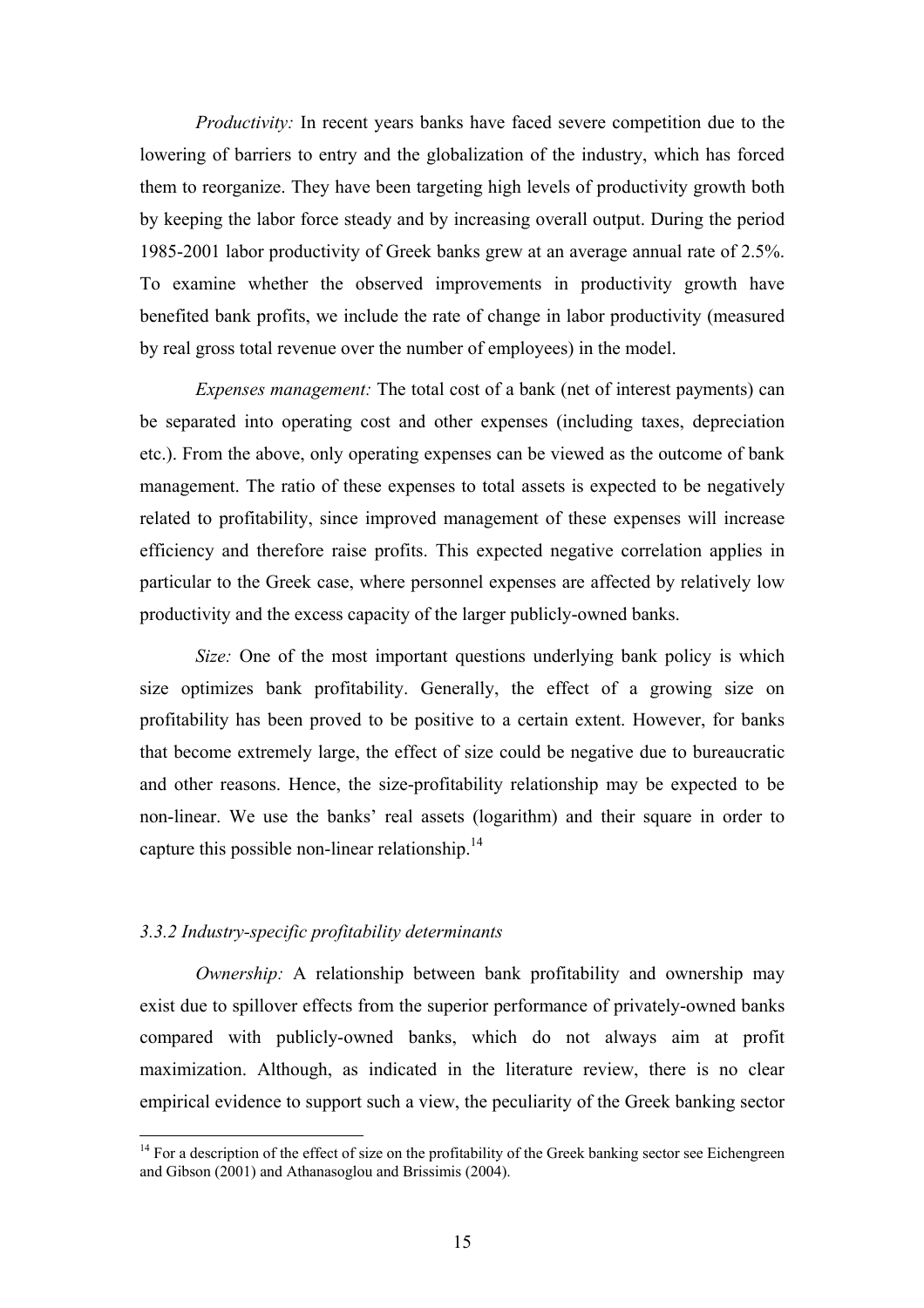where the share of commercial banks under public ownership was relatively high until the early 1990s makes the examination of the hypothesis appealing. To test this hypothesis, we follow the literature's suggestion in using a dummy variable. Alternatively, we use the market share (in terms of assets) of privately-owned banks in the sector.

*Concentration:* We measure concentration using the 'Herfindahl-Hirschman  $(H-H)$  index'.<sup>15</sup> In the first decade of the sample period, the Greek banking industry could be characterized as oligopolistic (Eichengreen and Gibson, 2001). About half of the sector's share belonged to the leading firm. Steadily, competitive practices increased through the strengthening of the private sector and the establishment of new commercial banks, until 1996 when a series of M&As started, causing the reversion of the decreasing trend of the H-H index (Fig. 2).

In the recent literature on the SCP hypothesis, alternative indicators of the degree of competition in banking are provided by the estimation of the Lerner<sup>16</sup> and the Rosse-Panzar<sup>17</sup> indices, which are usually referred to as non-structural measures of competition. The argument is that the structural measures (i.e. the H-H index and concentration ratios) were found to have a weak relationship with profitability, when market shares were also included in the regressions. The results generally show that the non-structural measures of competition are not correlated with concentration, i.e. competition could be present in markets even with a relatively high degree of concentration. However, the use of non-structural measures in the profitability function has some major limitations. For example, the Rosse-Panzar test can give misleading results if the banks in the sample have not completely adjusted to market conditions[,18](#page-13-3) and this leads to a bias toward the spurious appearance of market power. Similarly, in order to use the Lerner index, one has to effectively proxy bank output

<span id="page-13-0"></span><sup>&</sup>lt;sup>15</sup> Alternatively, the literature proposes a two-to five-firm concentration ratio involving the leading firms in the sector. For a review of concentration ratios and the H-H index, see Rhoades (1977).  $16$  This index is defined as the difference between the product price and the marginal cost, divided by

<span id="page-13-1"></span>the product price. Some of the most important studies in this area are Angelini and Cetorelli (2003) and Maudos and Fernández de Guevara (2004).

<span id="page-13-2"></span> $17$  This index involves the econometric estimation of a total revenue function with input prices as explanatory variables. The summation of the relevant coefficients provides the value of the index. Some recent studies that applied this index in banking are Koutsomanoli and Staikouras (2004), Bikker and Haaf (2002), Demenagas and Gibson (2002), De Bandt and Davis (2000), Hondroyiannis *et* 

<span id="page-13-3"></span>*al.*(1999) and Hardy and Simiyiannis (1998).<br><sup>18</sup> According to Shaffer (1994, p.8), "this anticompetitive bias means that, in the absence of a reliable test for market disequilibrium, the Rosse-Panzar test cannot be used to rule out competitive pricing".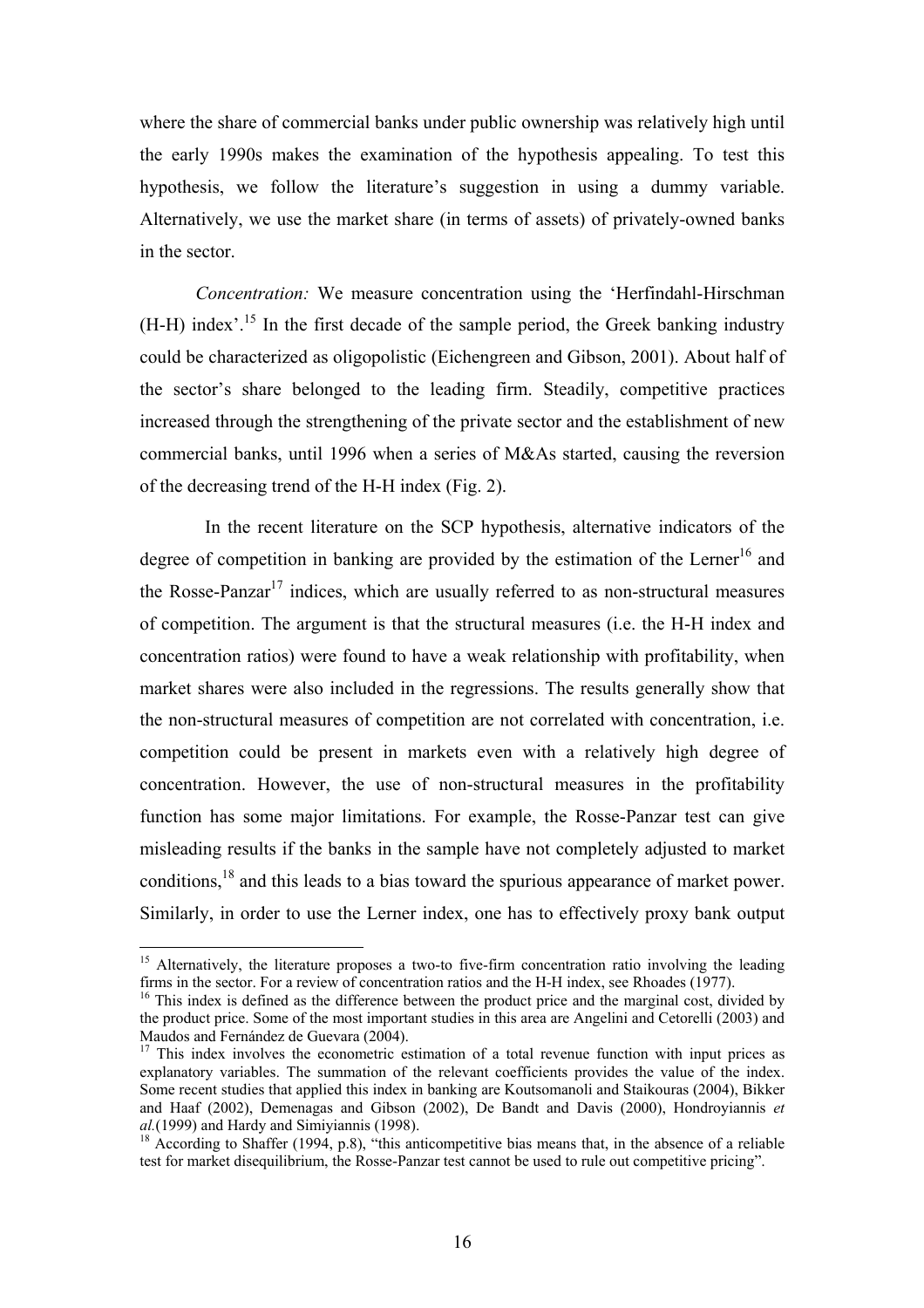and then estimate the marginal cost using an appropriate functional form. The estimation of a cost function requires several assumptions concerning the methodology to be used, which is beyond the scope of the present work.<sup>19</sup> Hence, without denying its limitations, we proceed with using the H-H index.

#### *3.3.3 Macroeconomic profitability determinants*

*Inflation expectations:* As discussed in the literature review, the relationship between expected inflation (or long-term interest rate, which incorporates inflation expectations) and profitability is ambiguous. We proxy expected inflation by current inflation, while the long-term interest rate is measured by the 10-yr government bond yield. In the Greek economy, CPI inflation and the 10-yr bond yield were relatively high until 1990, but thereafter disinflation started, which lasted until the end of the sample period.

*Cyclical output:* In the present study, we explore the relationship between bank profitability and the business cycle. There are several reasons why bank profitability may be procyclical. Firstly, lending could decrease during cyclical downswings, since such periods are normally associated with increased risk. In a similar context, provisions held by banks will be higher due to the deterioration of the quality of loans, and capital could also have a procyclical behavior, as equity tends to follow the phase of the cycle. Hence, in the absence of a business cycle variable, its effect on profitability could be partly captured by the relevant bank-specific variables. Secondly, demand for credit and stock market transactions<sup>20</sup> would be strengthened substantially during economic booms and the interest margin may widen. Therefore, revenues could grow faster than costs leading to increased profits, while the opposite may hold true during economic slowdowns.

To date, the literature has not focused explicitly on the effect of the business cycle on bank profitability, since much of it uses cross-sections or panels with a small time dimension. Furthermore, the measures used to proxy the cyclical behavior of

<span id="page-14-0"></span><sup>&</sup>lt;sup>19</sup> For example, one should distinguish between technical and allocative inefficiency and different estimation methods.<br><sup>20</sup> Increased stock market activity not only brings in higher commissions, but higher stock market

<span id="page-14-1"></span>prices during economic booms may lead banks to realize capital gains on their stock holdings. This indeed did occur in Greece in 1999.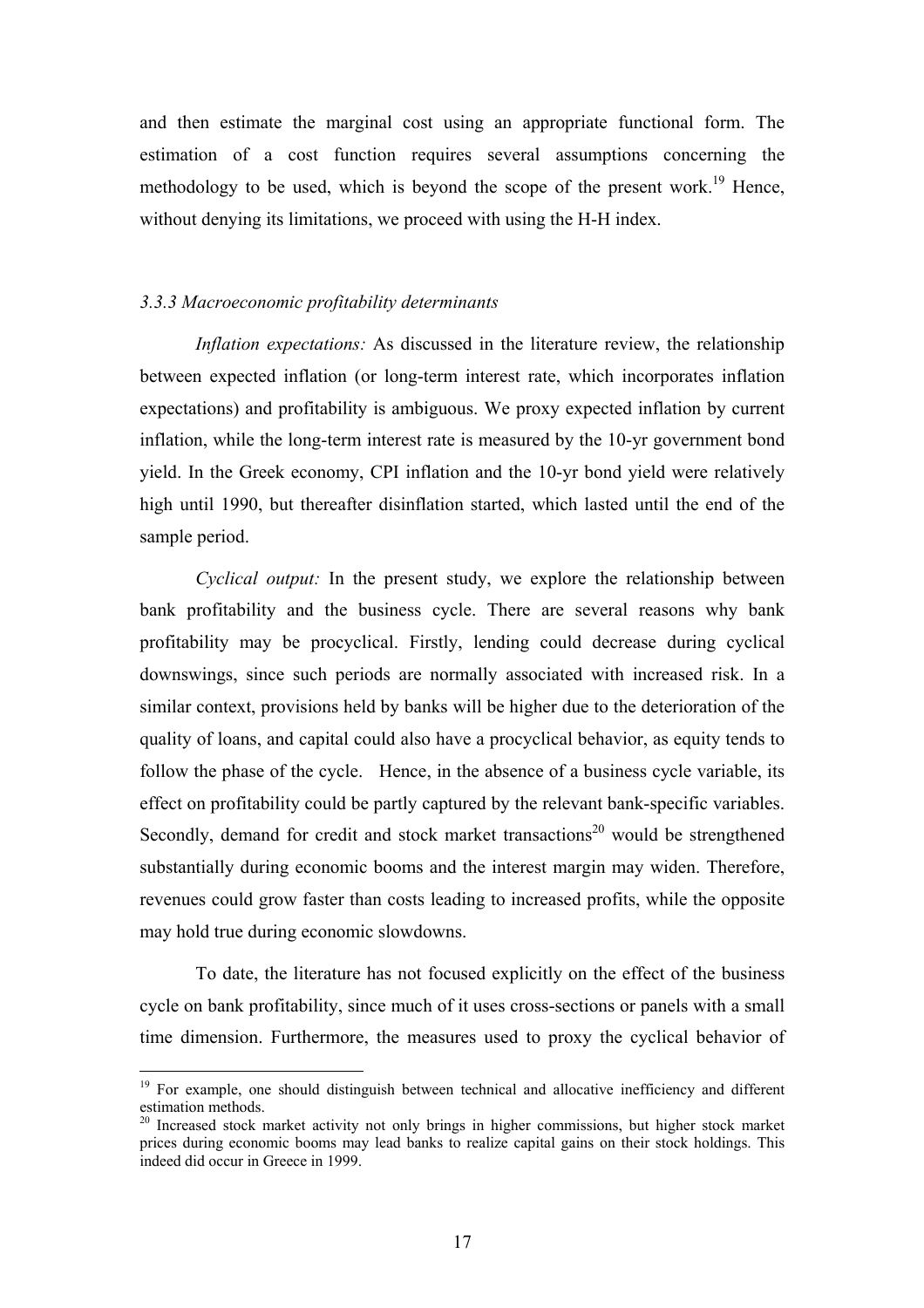economic activity are not always appropriate. The present study attempts to move a step further as two methods for estimating cyclical output are considered. One uses the deviations of real GDP from its segmented trend, while the other uses the deviations of GDP from the trend calculated by applying the Hodrick-Prescott (1980) filter.<sup>21</sup> The two measures of the output gap are shown in Fig. 3. In periods during which GDP exceeds its trend, the output gap is positive, and if profitability is procyclical we expect it to rise. Similarly, when GDP is below trend, we expect profits to fall. Finally, we explore the possibility that this correlation may be asymmetric depending on whether the economy is above or below trend. These effects will be investigated by splitting the business cycle variable into two separate variables; the first includes the years that output gap is positive and the second the years that output gap is negative.

## **4. Empirical results**

 $\overline{a}$ 

#### **4.1 Econometric methodology**

The present study uses an unbalanced panel<sup>22</sup> of Greek commercial banks spanning the period 1985-2001 (summary statistics of the variables used are presented in Table 2). Model (3) forms the basis of our estimation. In static relationships the literature usually applies least squares methods on Fixed or Random Effects models. However, in dynamic relationships these methods produce biased (especially as the time dimension T gets smaller) and inconsistent estimates.

The econometric analysis of model (3) confronts the following issues: First, we test for stationarity of the panel, using a unit root test for unbalanced panels. Second, we examine whether individual effects are fixed or random. Third, we use techniques for dynamic panel estimation that deal with the biasedness and inconsistency of our estimates. Fourth, for the reasons discussed in Section 3, we examine whether the capital variable is endogenous and the risk variable

<span id="page-15-0"></span> $21$  Other measures of cyclical output considered and estimated in this paper (but not reported, as they produce similar results) are the OECD index for the output gap in Greece and capacity utilisation in manufacturing.<br><sup>22</sup> The panel is unbalanced since it contains banks entering or leaving the market during the sample

<span id="page-15-1"></span>period (e.g. due to mergers). Unbalanced panels are more likely to be the norm in studies of a specific country's bank profitability (for a discussion on unbalanced panels, see Baltagi, 2001). Most of the existing literature deals with balanced panels.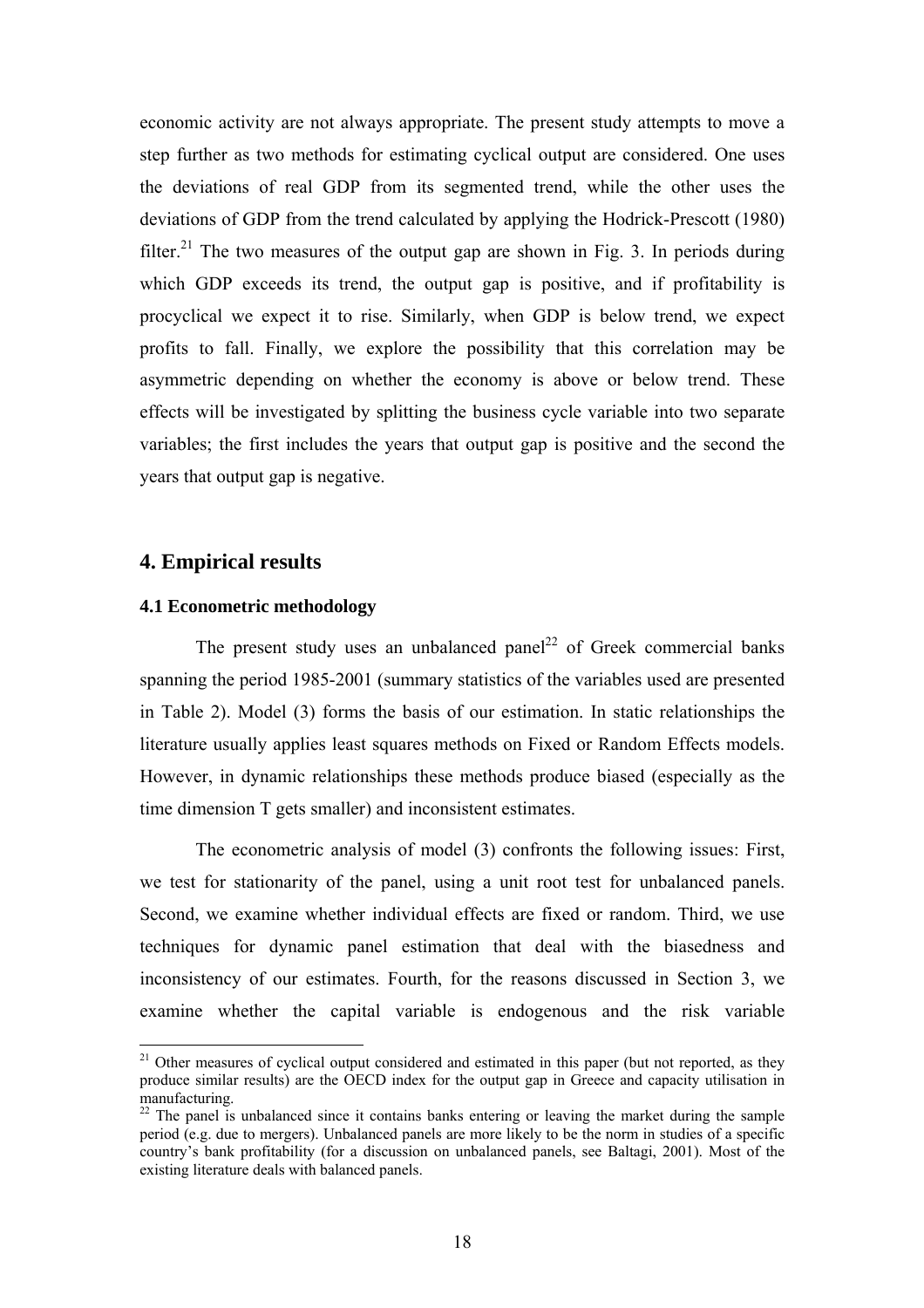predetermined. Finally, we check for the presence of unobservable time effects and the robustness of the estimates. In what follows, we discuss these issues in turn.

The use of a relatively large T in a model of bank profitability may be criticized on grounds of non-stationarity of the panel. Maddala and Wu (1999) suggest the use of the Fisher test, which is based on combining the p-values of the test-statistic for a unit root in each bank. They state that not only does this test perform best compared to other tests for unit roots in panel data, but it also has the advantage that it does not require a balanced panel, as do most tests. The results of this test are presented in Table 3. The null of non-stationarity is rejected at the 5% level for all variables but size. We continue with the estimation of the model not excluding this variable, since we are less likely to get spurious results given that the dependent variable is stationary. This is especially true if exclusion of the size variable does not affect the model's performance.

The second issue is the choice between a fixed effects (FE) and a random effects (RE) model. As indicated by the Hausman test on model (3) (see Table 4), the difference in coefficients between FE and RE is systematic, providing evidence in favor of a FE model. Furthermore, the estimation results show that individual effects are present, since the relevant F-statistic is significant at the  $1\%$  level.<sup>23</sup> However, as mentioned above, the least squares estimator of the FE model in the presence of a lagged dependent variable among the regressors is both biased and inconsistent.<sup>[24](#page-16-1)</sup> Monte Carlo studies that measured the corresponding bias in the coefficients of the lagged dependent and the independent variables (see for example Judson and Owen, 1999 or Hsiao *et al.*, 2002) have found that the bias is significant for small values of T, but goes to zero as T increases. For the panel size of the present study, under certain values of the parameters, the average bias has been estimated to be in the range of  $6\%$ <sup>25</sup>. The relatively small size of the panel (N=21) is not a serious potential problem according to Judson and Owen (1999).<sup>26</sup>

<span id="page-16-0"></span> $2<sup>23</sup>$  However, it is still possible to commit a statistical error in rejecting RE for various reasons (see Wooldridge, 2002, pp. 288-291).<br><sup>24</sup> See Baltagi (2001) and Matyas and Sevestre (1996).<br><sup>25</sup> For the calculation of the bias we used the formula in Nerlove (2002).<br><sup>26</sup> Their Monte Carlo experiments for a 20x20 panel (tha

<span id="page-16-1"></span>

<span id="page-16-2"></span>

<span id="page-16-3"></span>exceeding 5% for the coefficient of the lagged variable and less than 1% for the rest of the coefficients. Other studies, such as Goddard *et al.* (2004), have used panels with similarly-sized N.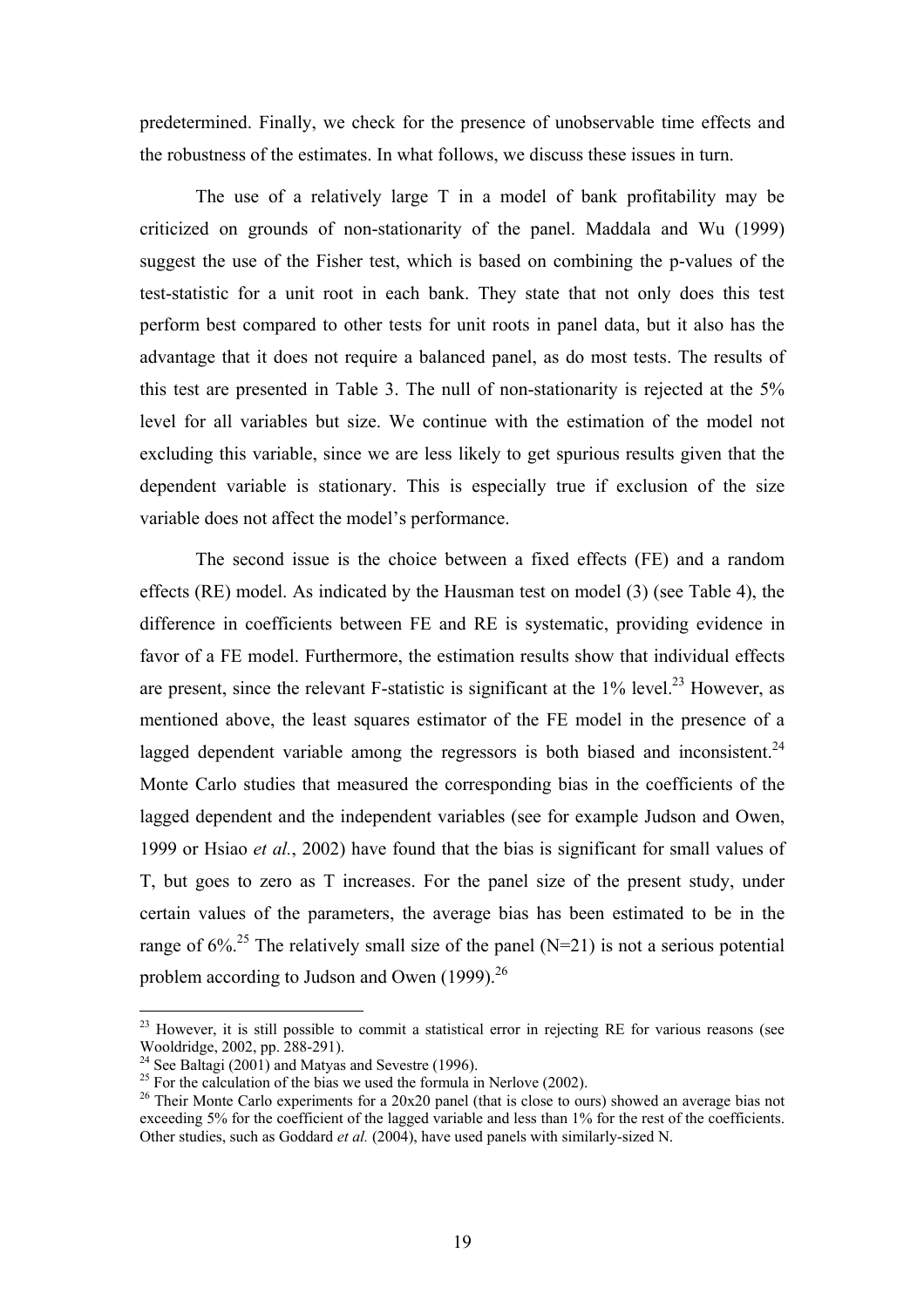The first attempt to deal with the problem of bias and inconsistency in dynamic models was made by Anderson and Hsiao (1982), who suggested an instrumental variables estimator based on the first-differenced form of the original equation. Arellano and Bond (1991) note that the Anderson-Hsiao estimator lacks efficiency as it does not exploit all the available instruments. They suggest that efficiency gains can be obtained by using all available lagged values of the dependent variable plus lagged values of the exogenous regressors as instruments.<sup>27</sup> Yet, the Arellano and Bond estimator has been criticized when applied to panels with very small T, the argument being that under such conditions this estimator is inefficient if the instruments used are weak (see Arellano and Bover, 1995 and Blundell and Bond, 1998). However, in the present study  $T=17$ , which is large enough to avoid such problems. Consequently, we will proceed with the estimation of our model using the GMM estimator in the Arellano and Bond paradigm. $^{28}$ 

Two issues remain to be dealt with in order to design a suitable model. Firstly, we should confirm that capital is better modeled as an endogenous variable and credit risk as a predetermined variable. We test this by running the same model twice, the first time with the two variables treated as strictly exogenous and the second time as endogenous and predetermined respectively. The results support the hypothesis that capital is better modeled as an endogenous variable and credit risk as predetermined (as the theory also suggests) since the Sargan test for over-identifying restrictions indicates that this hypothesis is rejected in the first case, while it is strongly accepted in the second. [29](#page-17-2)

Finally, it is possible that, given the large time frame of our dataset and the developments that took place in the Greek banking sector during the sample period, time effects are present in the error component of the model, as follows:

<span id="page-17-0"></span> $2<sup>27</sup>$  Actually, Arellano and Bond proposed one- and two-step estimators. In this paper we use the onestep GMM estimator since Monte Carlo studies have found that this estimator outperforms the two-step estimator both in terms of producing a smaller bias and a smaller standard deviation of the estimates

<span id="page-17-1"></span><sup>(</sup>see Judson and Owen, 1999 and Kiviet, 1995).<br><sup>28</sup> For a thorough description of the various GMM estimators, see Baltagi (2001), Bond (2002) and<br>Hsiao *et al.* (2002).

<span id="page-17-2"></span><sup>&</sup>lt;sup>29</sup> When EA and PL are assumed to be exogenous variables, the p-value for this hypothesis is 0.00. In contrast, when EA is assumed to be endogenous and PL predetermined, the p-value is 1.00, meaning that the instruments used are acceptable.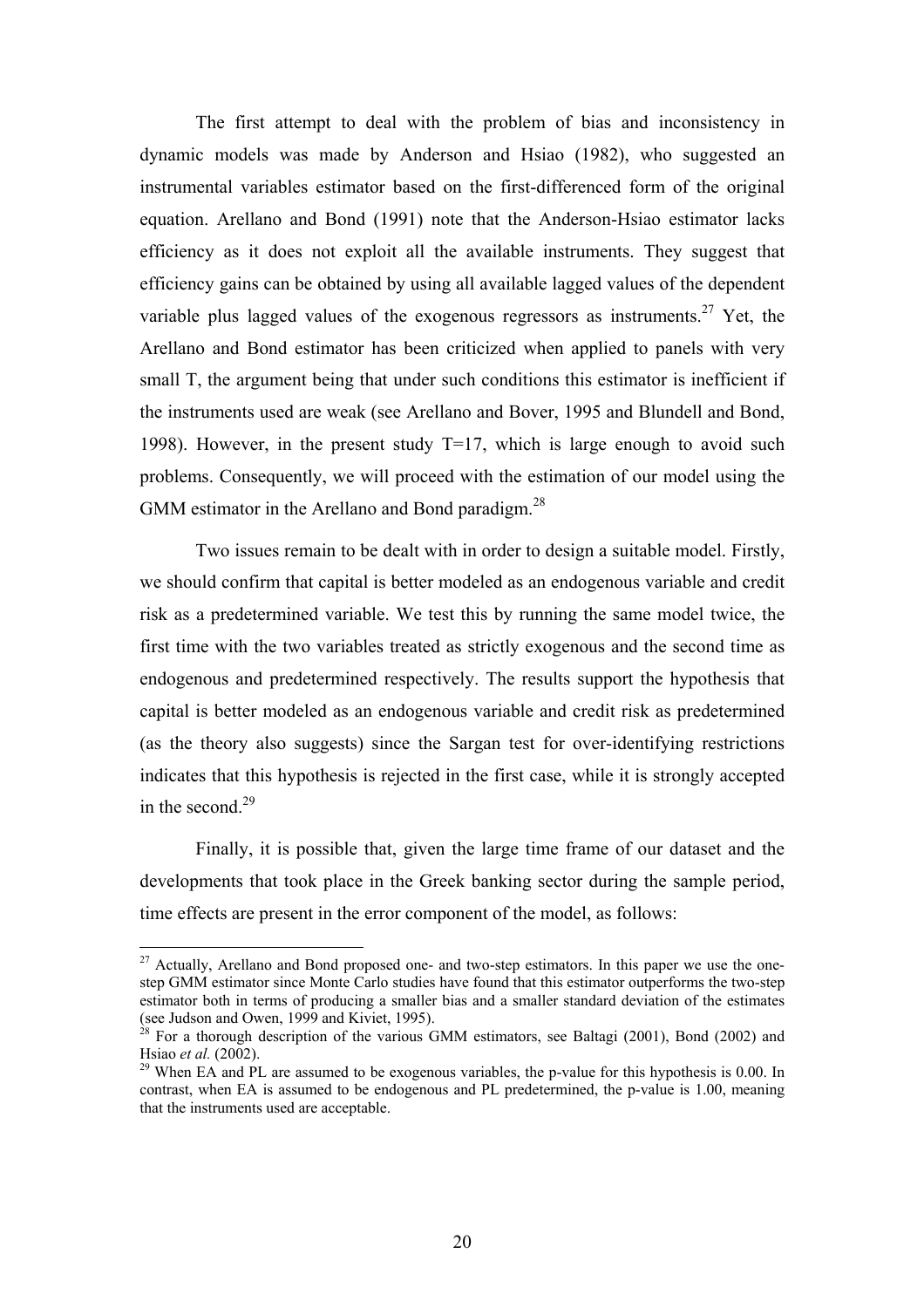$$
\Pi_{it} = c + \delta \Pi_{i,t-1} + \sum_{j=1}^{J} \beta_j X_{it}^j + \sum_{l=1}^{L} \beta_l X_{it}^l + \sum_{m=1}^{M} \beta_m X_{it}^m + \varepsilon_{it}
$$
\n
$$
\varepsilon_{it} = v_i + \lambda_t + u_{it},
$$
\n(4)

where  $\lambda_t$  is the unobservable time effect. The joint significance of the unobservable time effects is tested by the  $H_0$  hypothesis:

$$
H_0: \lambda_2 = \lambda_3 \ldots = \lambda_T = 0,\tag{5}
$$

The relevant LM test (Table 5) shows that  $H_0$  is rejected at the 95% confidence level, implying that we should include year-specific dummy variables to account for  $\lambda_t$ . We experimented with many dummies and, as it turns out, the only significant coefficient is that of the 1999 dummy (due to the exceptional developments that took place in the stock market that year). Therefore, we expand Eq. (4) as follows:

$$
\Pi_{it} = c + \delta \Pi_{i,t-1} + \sum_{j=1}^{J} \beta_j X_{it}^j + \sum_{l=1}^{L} \beta_l X_{it}^l + \sum_{m=1}^{M} \beta_m X_{it}^m + \gamma D_{99} + \varepsilon_{it}
$$
\n
$$
\varepsilon_{it} = v_i + u_{it},
$$
\n(6)

where  $D_{99}$  is the dummy variable for the year 1999.

The LM test for model (6) does not reject  $H_0$  (see Table 5) and thus we proceed with the estimation of this model.

#### **4.2 Results**

 $\overline{a}$ 

Table 6 reports the empirical results of the estimation of model (6) using ROA asthe profitability variable.<sup>30</sup> We use two alternative measures of ownership (a dummy variable or the market share of privately-owned banks) and of inflation expectations (the actual inflation rate or the long term interest rate). We also test for asymmetry in the effect of the business cycle by distinguishing years with positive and negative output gaps. Finally, the relevant specification tests for each estimated equation are presented.

<span id="page-18-0"></span> $30$  In contrast, the estimations based on ROE produce inferior results (and hence they are not reported), as suggested by both the coefficients estimates and the specification tests. This performance may be related to the explanation given in Section 3.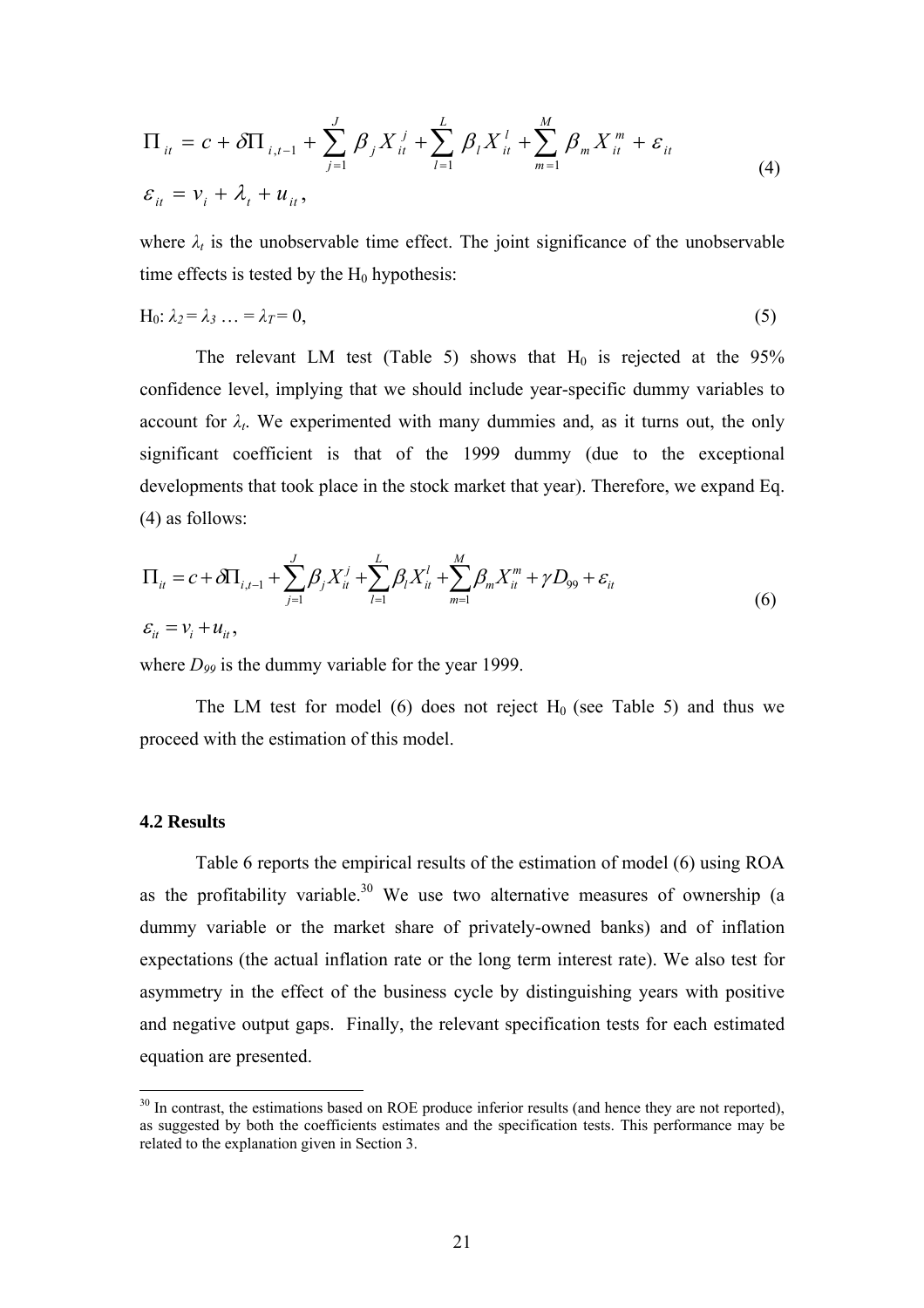The model seems to fit the panel data reasonably well, having fairly stable coefficients, while the Wald test indicates fine goodness of fit and the Sargan test shows no evidence of over-identifying restrictions. Even though the equations indicate that negative first-order autocorrelation is present, this does not imply that the estimates are inconsistent. Inconsistency would be implied if second-order autocorrelation was present (Arellano and Bond, 1991), but this case is rejected by the test for AR(2) errors (see Table 6). Comparing the FE and the GMM estimates in Tables 4 and 6 respectively, one notes that the results produced by the two methods are similar. In the first estimates, standard errors are biased, as discussed previously, although the bias is expected to be small. Indeed, the difference in the coefficients between the two estimation methods is found to be of the order of 5% to 10%.

The highly significant coefficient of the lagged profitability variable confirms the dynamic character of the model specification. In the present study,  $\delta$  takes a value of approximately 0.35, which means that profits seem to persist to a moderate extent, and implies that departures from a perfectly competitive market structure in the Greek banking sector may not be that large. This finding is close to the estimate reported in Gibson (2005) for Greek banks. In contrast, Goddard *et al.* (2004) find that the statistical evidence for profit persistence in European banks is weak.

Turning to the other explanatory variables, the coefficient of the capital variable (EA) is positive and highly significant, reflecting the sound financial condition of Greek banks. A bank with a sound capital position is able to pursue business opportunities more effectively and has more time and flexibility to deal with problems arising from unexpected losses, thus achieving increased profitability. The endogeneity of capital implies that the assumption of the one-period perfect capital markets model is not accepted for the Greek banking system. The effect of capital on profitability in the present study is only half of the effect found by Bourke (1989) for a panel of European, North American and Australian banks and by Molyneux and Thornton (1992) for the European banking industry, but almost the same as that found by Demirguc-Kunt and Huizinga (1998) who used a large panel of banks from 80 countries.

As expected, credit risk is negatively and significantly related to bank profitability. This shows that in the Greek banking system managers, attempting to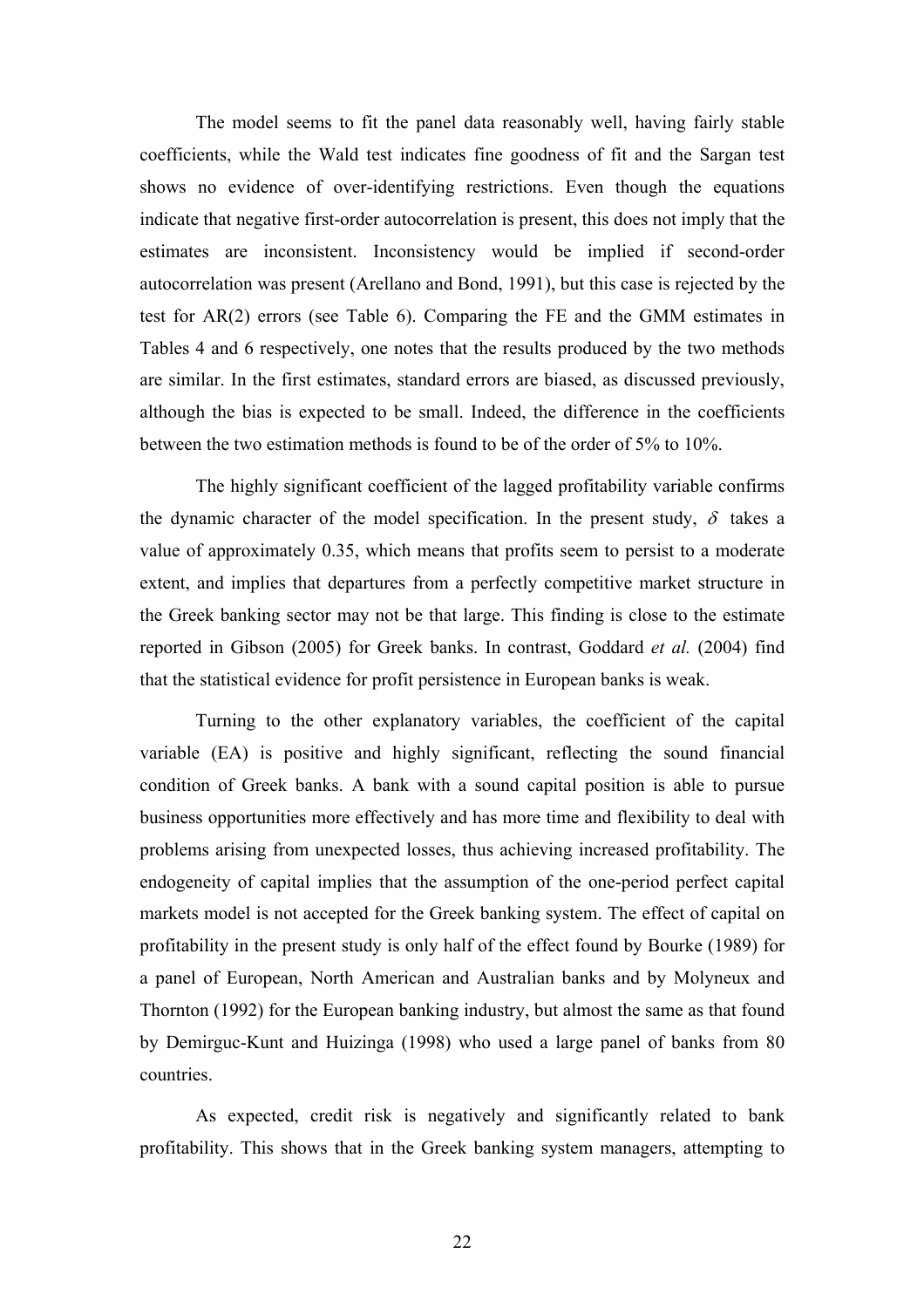maximize profits, seem to have adopted a risk-averse strategy, mainly through policies that improve screening and monitoring credit risk.<sup>31</sup>

We find productivity growth has a positive and significant effect on profitability.<sup>32</sup> This suggests that higher productivity growth generates income that is partly channeled to bank profits. In other words, banks increase their profits from improved labor productivity, which, among other things, is a result of the higher quality of newly hired labor and the reduction in the total number of employees.

Operating expenses appear to be an important determinant of profitability. However, their negative effect means that there is a lack of efficiency in expenses management since banks pass part of increased cost to customers and the remaining part to profits, possibly due to the fact that competition does not allow them to "overcharge". Clearly, efficient cost management is a prerequisite for improved profitability of Greek banks, which have not reached the maturity level required to link quality effects from increased spending to higher bank profits.

All estimated equations show that the effect of bank size on profitability is not important.<sup>33</sup> An explanation for this may be that small-sized banks usually try to grow faster, even at the expense of their profitability. In addition, newly established banks are not particularly profitable (if at all profitable) in their first years of operation, as they place greater emphasis on increasing their market share, rather than on improving profitability. If we remove the size variable from the estimations, the rest of the coefficients are not affected, which implies that the non-stationarity of this variable does not affect the performance of the model.

As with the effect of size, the ownership status of Greek banks appears to be insignificant in affecting their profitability, whether it is proxied by a dummy variable or by the market share of the privately-owned banks. This is a striking result since the market share of these banks increased from about 20% in 1985 to 45% in 2001, mainly due to M&As and privatizations. Despite this development, privately-owned

<span id="page-20-0"></span> $31$  It should be noted that the idea of risk-averse bank-management behavior for banking sectors that experienced structural developments, as the Greek one, has been the subject of notable research (e.g. Miller and Noulas, 1997).

<span id="page-20-1"></span> $32$  This, however, could be partly attributed to the increased investment in fixed assets, which incorporates new technology.

<span id="page-20-2"></span> $33$  Alternatively the natural logarithm of the total value of equity and a dummy variable for the large and the small-sized banks were used. Indeed, size proved to be insignificant in all of the relevant regressions.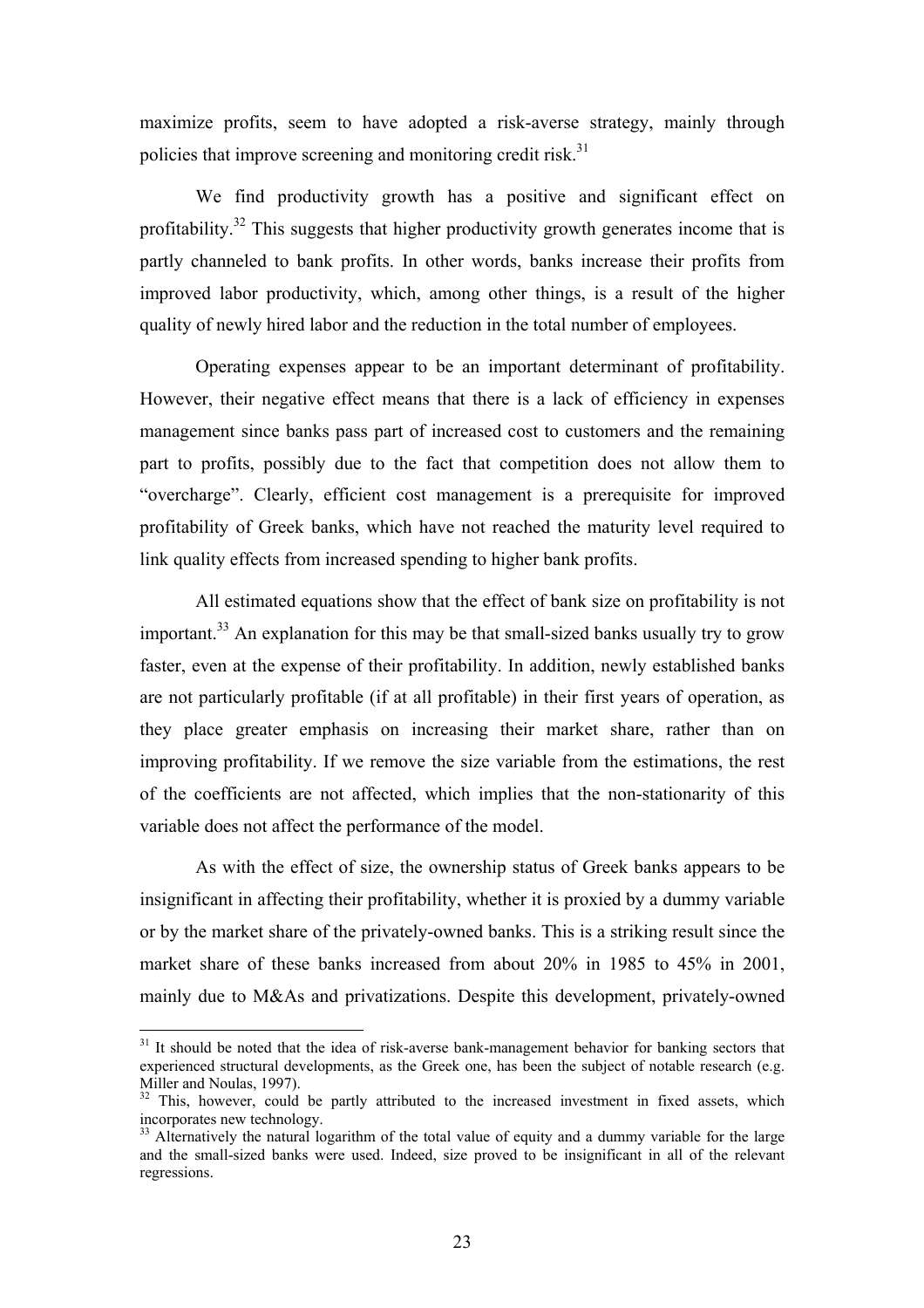banks do not appear relatively more profitable, possibly denoting that the effects of M&As on bank profitability have not yet arisen.

The empirical results show that concentration affects bank profitability negatively, but this effect is relatively insignificant. Hence, this study finds no evidence to support the SCP hypothesis. This outcome is in accordance with Berger (1995a) and other more recent studies, which claim that concentration is usually negatively related to profitability once other effects are controlled for in the profitability equation.<sup>34</sup> In the present study, two shortcomings emerge: Firstly, as discussed above, the relatively low value of the coefficient of the lagged profitability variable is consistent with low market power. Secondly, and in line with Berger (1995a), our estimations show that even though there was a considerable fall in the H-H index up until 1997 (when a series of mergers started to occur).<sup>35</sup> suggesting that the industry was moving to a more competitive structure and hence profitability should have declined, the improvement of the managerial practices (captured by the bank-specific variables) resulted in increased profitability.

An important finding of this study is that the business cycle significantly affects bank profits, even after controlling for the effect of other determinants, which have a strong correlation with the cycle (e.g. provisions for loan losses). We further test for asymmetry in the effect of the business cycle, distinguishing between periods in which output is above its trend value and those in which it is below (see Eq. 4 of Table 6). We find that the coefficient of cyclical output almost doubles when output exceeds its trend value. In contrast, when output is below its trend, the coefficient of cyclical output is insignificant. This result supports the view that banks are able to insulate their performance during periods of downswings.

Finally expected inflation, as proxied by the previous period's actual inflation, positively and significantly affects profitability, possibly due to the ability of Greek banks' management to satisfactorily, though not fully, forecast future inflation, which in turn implies that interest rates have been appropriately adjusted to achieve higher profits. This may also be viewed as the result of bank customers' failure (in

<span id="page-21-1"></span><span id="page-21-0"></span> $34$  As mentioned above, studies like Short (1979), Bourke (1989) and Molyneux and Thornton (1992) find evidence to verify the SCP hypothesis.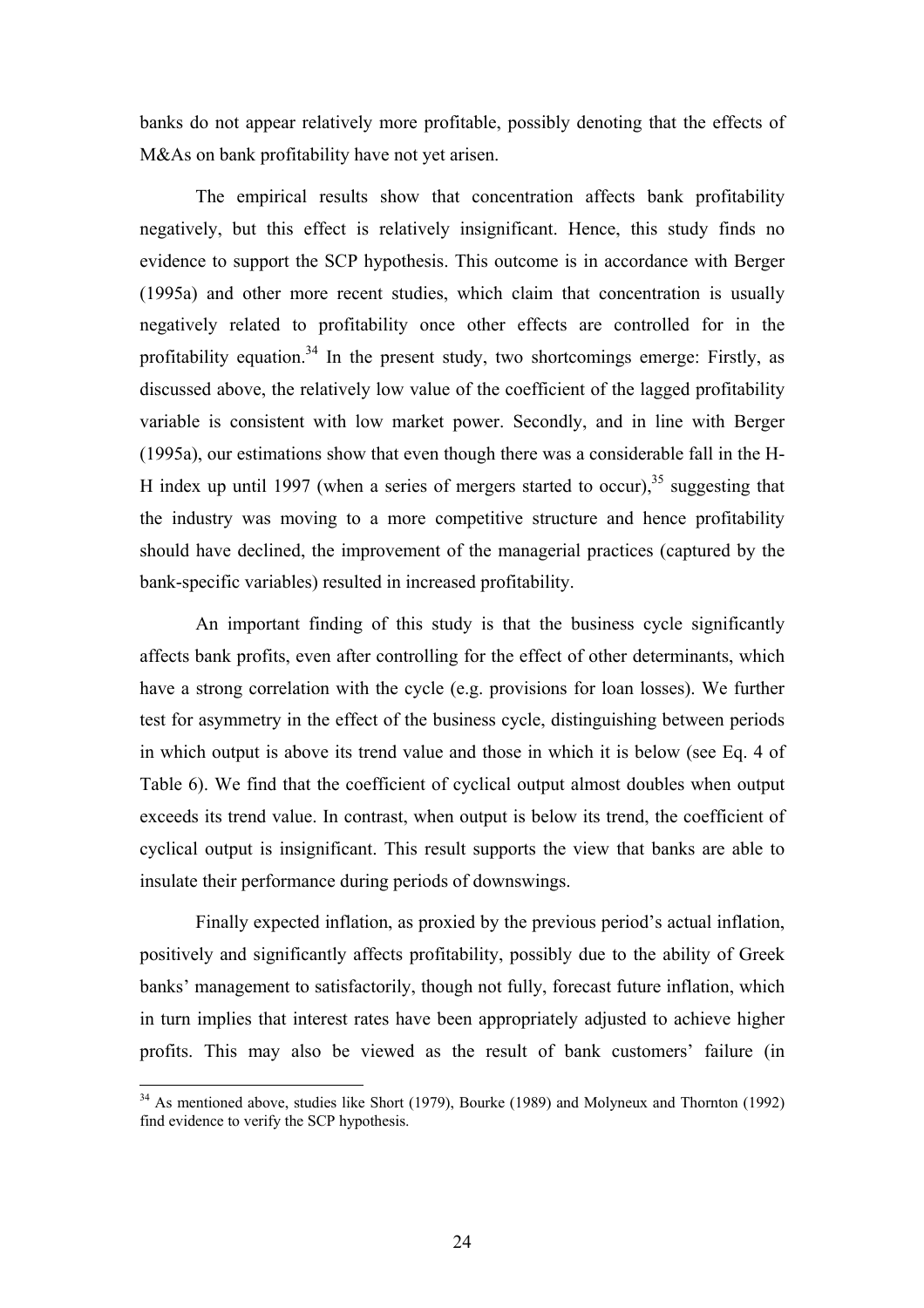comparison to bank managers) to fully anticipate inflation, implying that above normal profits could be gained from asymmetric information. Since during the period examined the Greek economy went through a disinflation process, the estimated positive relationship between bank profitability and inflation is associated with the fact that interest rates on bank deposits decreased at a faster rate than those on loans. Similar estimates were obtained by using the interest rate variable instead of the inflation variable (see Eq. 3).

## **5. Conclusions**

In this paper, we specified an empirical framework to investigate the effect of bank-specific, industry-specific and macroeconomic determinants on the profitability of Greek banks. Novel features of our study are the analysis of the effect of the business cycle on bank profitability and the use of an appropriate econometric methodology for the estimation of dynamic panel data models.

We find that capital is important in explaining bank profitability and that increased exposure to credit risk lowers profits. Additionally, labor productivity growth has a positive and significant impact on profitability, while operating expenses are negatively and strongly linked to it, showing that cost decisions of bank management are instrumental in influencing bank performance. The estimated effect of size does not provide evidence of economies of scale in banking. Likewise, the ownership status of the banks is insignificant in explaining profitability, denoting that private banks do not in general make relatively higher profits, at least during the period under consideration. Also, the SCP hypothesis is not verified, as the effect of industry concentration on bank profitability was found insignificant. Therefore, this result is in line with theoretical considerations according to which concentration is not related to profitability, once the other effects are controlled for in the model.

Finally, macroeconomic control variables, such as inflation and cyclical output, clearly affect the performance of the banking sector. The effect of the business

<sup>&</sup>lt;sup>35</sup> This is due to the considerable size reduction of the dominant bank of the sector, the establishment and development of other privately-owned banks and the inclusion of a large specialized credit institution as a commercial bank in the sample from 1992 onwards.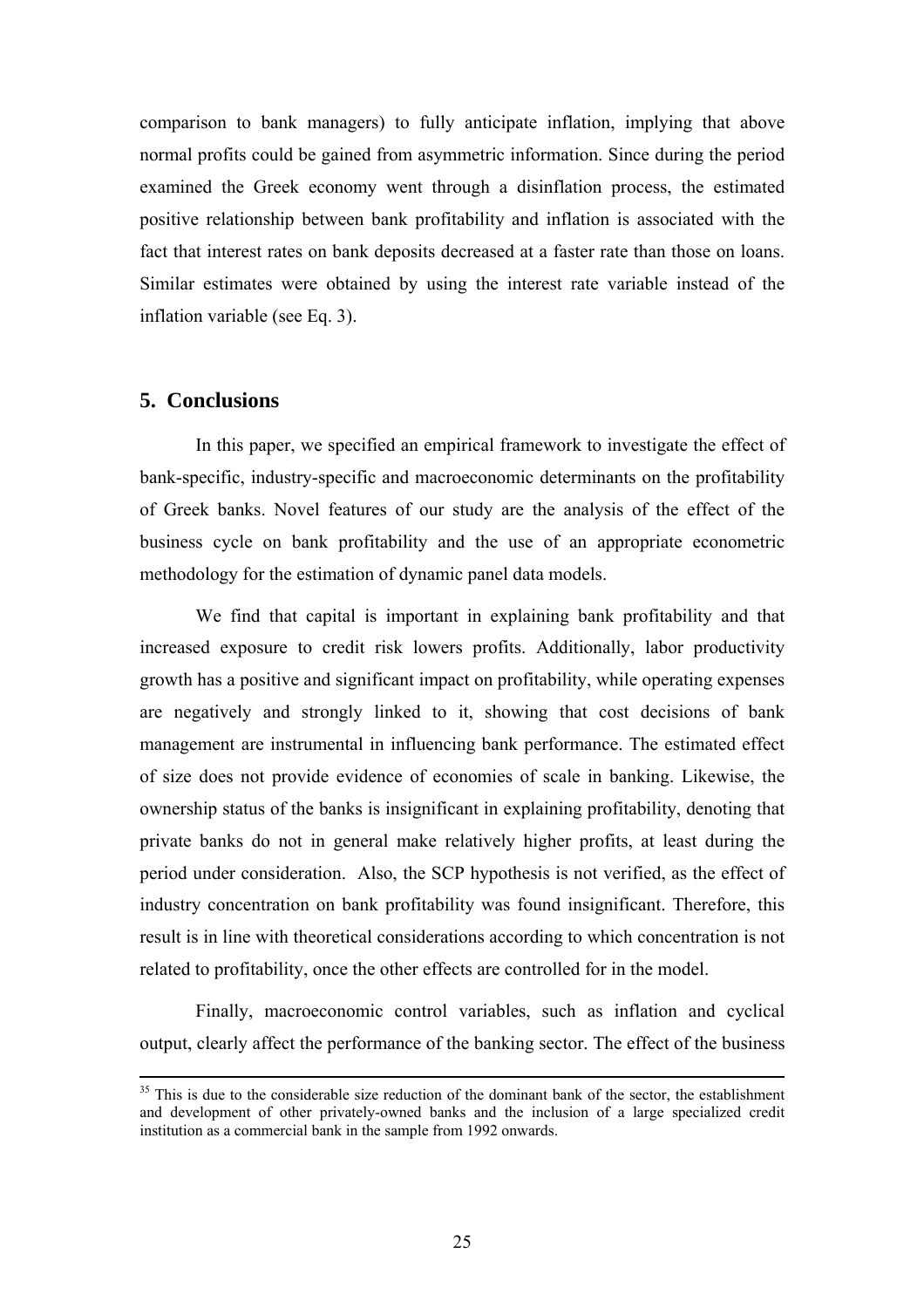cycle is asymmetric since it is positively correlated to profitability only when output is above its trend.

Overall, these empirical results provide evidence that the profitability of Greek banks is shaped by bank-specific factors (that are affected by bank-level management) and macroeconomic, control variables that are not the direct result of a bank's managerial decisions. Yet, industry structure does not seem to significantly affect profitability. The approach followed in this paper may well have considerable potential as a tool for exploring bank profitability determinants with the purpose of suggesting optimal policies to bank management.

## **Data appendix**

Net profits before taxes, total assets, total shareholders' equity, loan loss provisions, the value of total loans, gross total revenue and operating expenses are all from endyear bank balance sheets and profit/loss accounts. The total number of bank employees was obtained from Bank of Greece data. Market shares are calculated by dividing the assets of bank *i* with total assets of the sector, and the H-H index is calculated as  $\sum_{i=1}^{N} (MS)^2$  $\sum_i (MS)^2$ , where MS is market share. Data on the CPI and real GDP were taken from the National Statistical Service of Greece and on the 10-yr government bond yield from Eurostat. Cyclical output is the logarithmic deviation of GDP from a segmented trend or a trend calculated on the basis of the HP filter.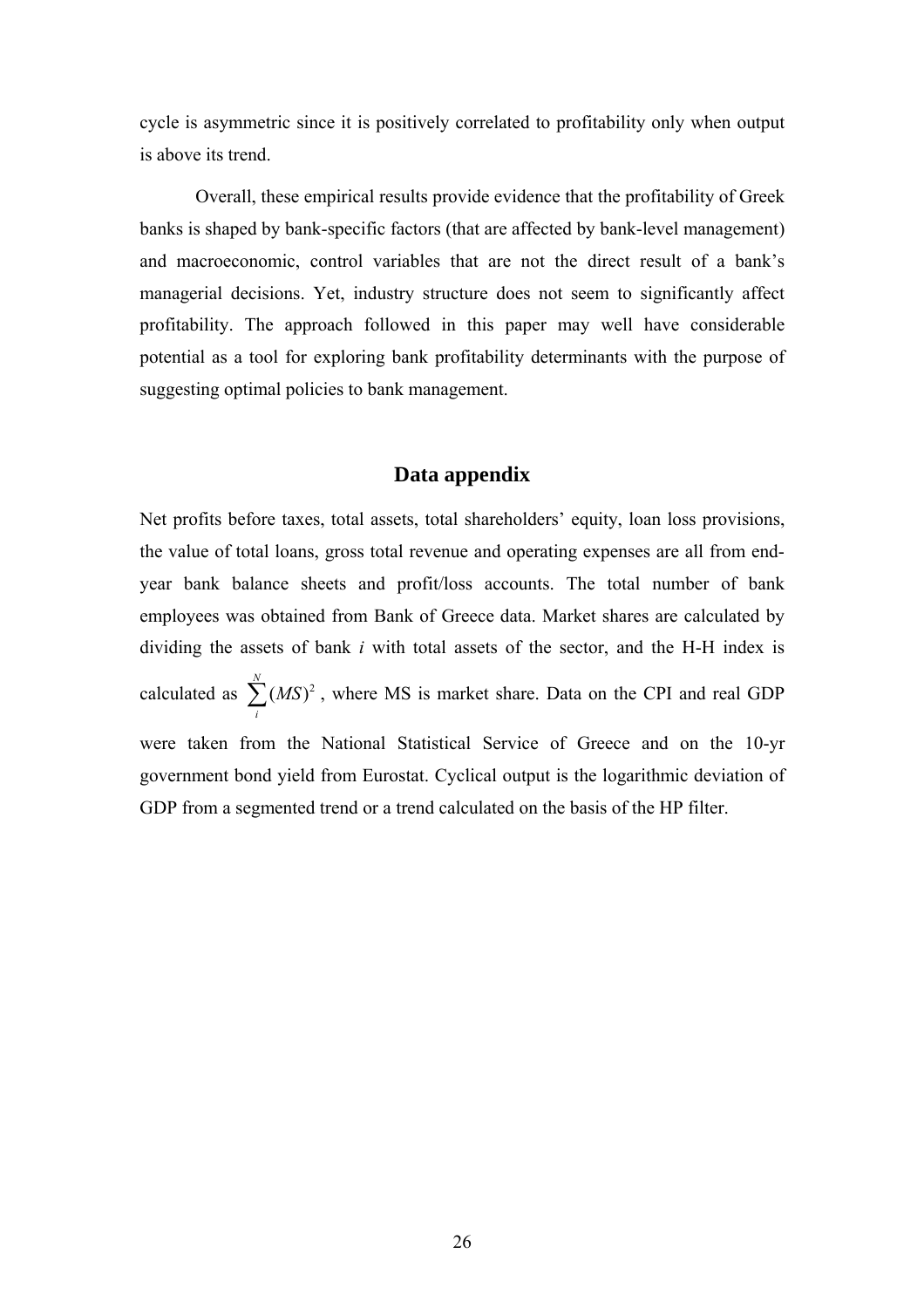## **References**

- Akhavein, J.D., Berger, A.N., Humphrey, D.B., 1997. The effects of megamergers on efficiency and prices: evidence from a bank profit function. Finance and Economic Discussion Series 9, Board of Governors of the Federal Reserve System.
- Anderson, T.W., Hsiao, C., 1982. Formulation and estimation of dynamic models using panel data. Journal of Econometrics 18, 67-82.
- Angelini, P., Cetorelli, N., 1999. Bank competition and regulatory reform: The case of the Italian banking industry, Working Paper, Research Department, WP-99- 32. Federal Reserve Bank of Chicago, December.
- Arellano, M., Bond, S.R., 1991. Some tests of specification for panel data: Monte Carlo evidence and an application to employment equations. Review of Economic Studies 58, 277-297.
- Arellano, M., Bover, O., 1995. Another look at the instrumental variables estimation of error-component models. Journal of Econometrics 68, 29-51.
- Athanasoglou, P.P., Brissimis, N.S., 2004. The effect of mergers and acquisitions on bank efficiency in Greece. Bank of Greece Economic Bulletin 22, 7-34.
- Baltagi, B.H., 2001. Econometric Analysis of Panel Data (second edition). John Wiley & Sons, Chichester.
- Barajas, A., Steiner, R., Salazar, N., 1999. Interest spreads in banking in Colombia 1974-96. IMF Staff Papers 46, 196-224.
- Barth, J.R., Caprio, G., Levine, R., 2004. Bank supervision and regulation: What works best? Journal of Financial Intermediation, 13 (2), 205-248.
- Berger, A.N., 1995(a). The profit structure relationship in banking: Tests of marketpower and efficient-structure hypotheses. Journal of Money, Credit, and Banking 27, 404-431.
- Berger, A.N., 1995(b). The relationship between capital and earnings in banking. Journal of Money, Credit, and Banking, 27, 432-456.
- Berger, A.N., Bonime, S.D., Covitz, D.M., Hancock, D., 2000. Why are bank profits so persistent? The roles of product market competition, informational opacity, and regional/macroeconomic shocks. Journal of Banking and Finance 24, 1203-1235.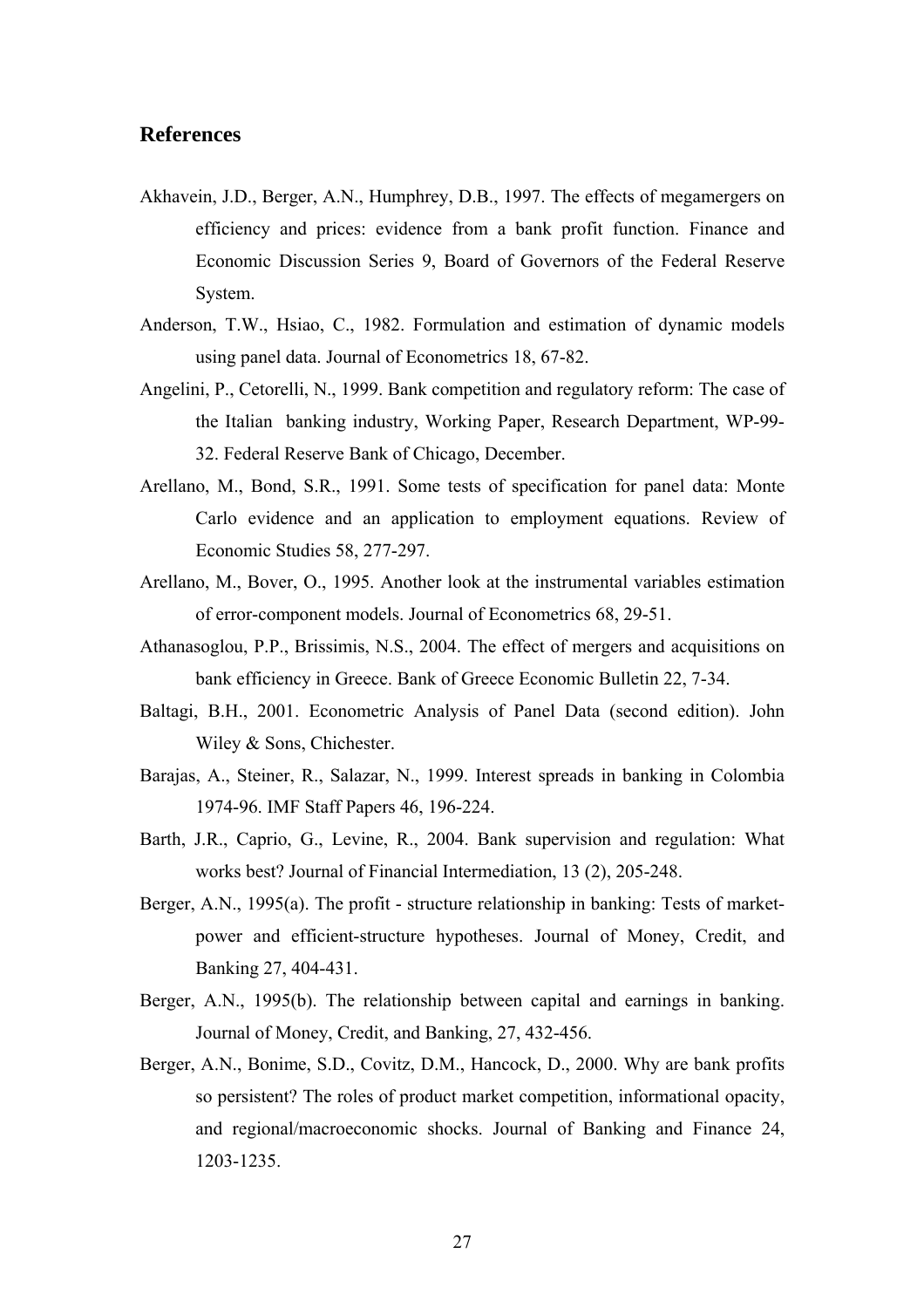- Berger, A.N., Demirguc-Kunt, A., Levine, R., Haubrich, J.G., 2004. Bank concentration and competition: An evolution in the making. Journal of Money, Credit, and Banking 36, 433-451.
- Berger, A.N., Hannan, T.H., 1989. The price-concentration relationship in banking. Review of Economics and Statistics 71, 291-299.
- Berger, A.N., Hanweck, G.A., Humphrey, D.B., 1987. Competitive viability in banking: Scale, scope and product mix economies. Journal of Monetary Economics 20, 501-520.
- Bikker, J.A., Bos, J.W.B., 2005. Trends in competition and profitability in the banking industry: A basic framework. SUERF - The European Money and Finance Forum, 2005/2.
- Bikker, J.A., Haaf, K., 2002. Competition, concentration and their relationship: An empirical analysis of the banking industry. Journal of Banking and Finance 26, 2191-2214.
- Bikker, J.A., Hu, H., 2002. Cyclical patterns in profits, provisioning and lending of banks and procyclicality of the new Basel capital requirements. BNL Quarterly Review 221, 143-175.
- Blundell, R., Bond, S., 1998. Initial conditions and moment restrictions in dynamic panel data models, Journal of Econometrics 87, 115-143.
- Bond, S., 2002. Dynamic panel data models: A guide to micro data methods and practice. CeMMAP Working Paper, CWP09/02.
- Bourke, P., 1989. Concentration and other determinants of bank profitability in Europe, North America and Australia. Journal of Banking and Finance 13, 65- 79.
- De Bandt, O., Davis, E.P., 2000. Competition, contestability and market structure in European banking sectors on the eve of EMU: Evidence from France, Germany, and Italy with a perspective on the United States. Journal of Banking and Finance 24, 1045-1066.
- Demenagas, N.A., Gibson, H.D., 2002. Competition in Greek banking: An empirical study for the period 1993-99. Bank of Greece Economic Bulletin 19, 7-21.
- Demirguc-Kunt, A., Huizinga, H., 1998. Determinants of commercial bank interest margins and profitability: some international evidence. World Bank Economic Review 13, 379-408.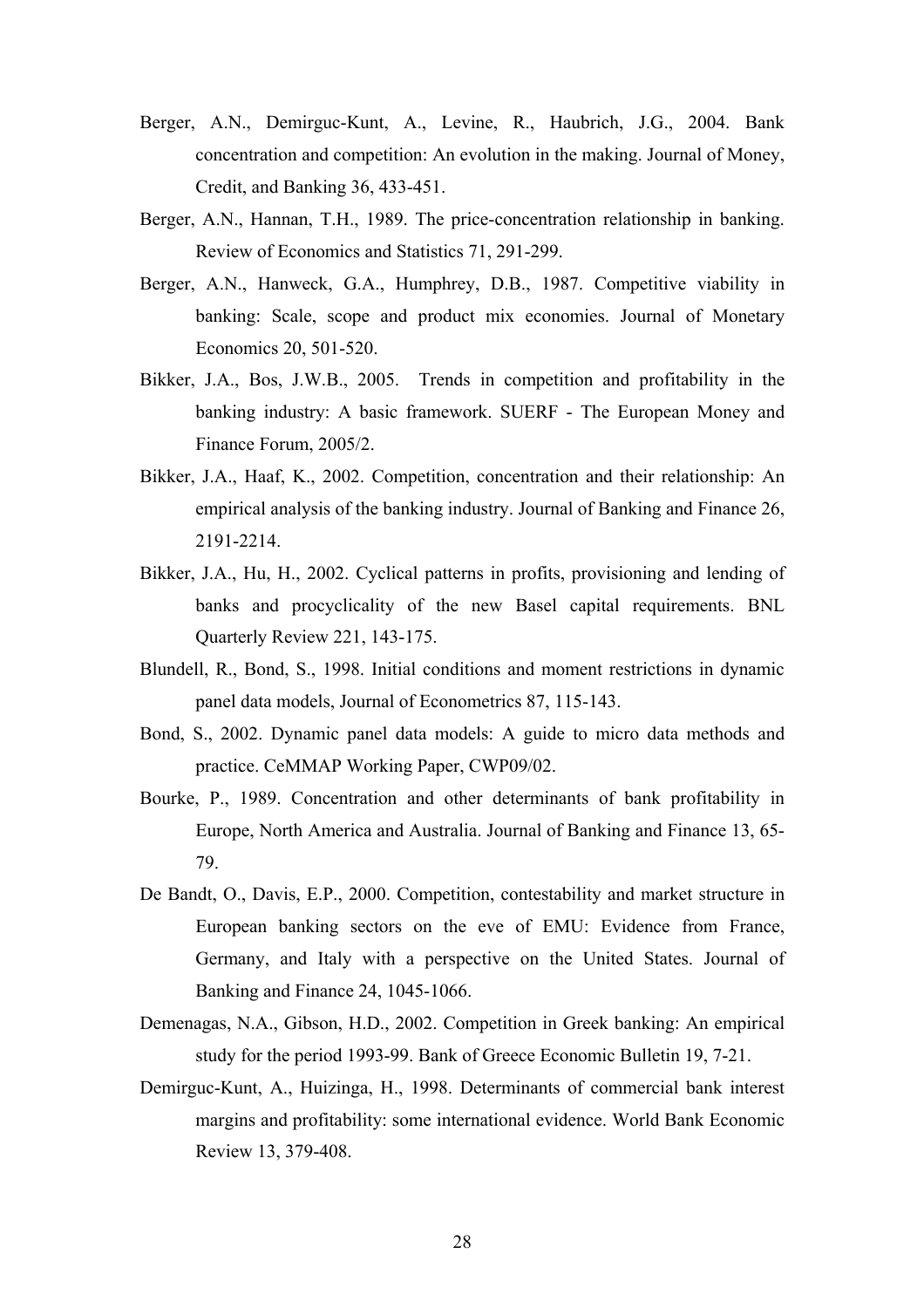- Demirguc-Kunt, A., Huizinga, H., 2000. Financial structure and bank profitability. World Bank Mimeo.
- Demirguc-Kunt, A., Maksimovic, V., 1998. Law, finance and firm growth. Journal of Finance 53(6), 2107-2137.
- Eichengreen, B., Gibson, H.D., 2001. Greek banking at the dawn of the new millennium. CERP Discussion Paper 2791, London.
- Geroski P., Jacquemin A., 1988. The persistent of profits: a European comparison. Economic Journal 98, 375-389.
- Gibson, H.D., 2005. Developments in the profitability of Greek banks. Bank of Greece Economic Bulletin 24, 7-28 (in Greek).
- Goddard, J., Molyneux, P., Wilson, J.O.S., 2004. The profitability of European banks: a cross-sectional and dynamic panel analysis. Manchester School 72 (3), 363- 381.
- Hardy, D., Simigiannis, G., 1997. Indicators of competition and efficiency in the Greek banking system. IMF Working Paper, Washington: IMF (September).
- Haslem, J.A., 1968. A statistical analysis of the relative profitability of commercial banks. Journal of Finance 23, 167-176.
- Hodrick, R., Prescott, E.C., 1980. Post-War U.S. business cycles: An empirical investigation. Mimeo, Carnegie-Mellon University, Pittsburgh, P.A.
- Hondroyiannis, G., Lolos, S., Papapetrou, E., 1999. Assessing competitive conditions in the Greek banking system. Journal of International Financial Markets, Institutions and Money 9, 377-391.
- Hsiao, C., Pesaran, M.H., Tahmiscioglou, A.K., 2002. Maximum likelihood estimation of fixed effects dynamic panel data models covering short time periods. Journal of Econometrics 109, 107-150.
- International Monetary Fund, 2002. Financial Soundness Indicators: Analytical Aspects and Country Practices. Occasional Paper 212, Washington.
- Judson, R.A., Owen, A.L., 1999. Estimating dynamic panel data models: A guide for macroeconomics. Economic Letters 65, 9-15.
- Kiviet, J.F., 1995. On bias, inconsistency and efficiency of some estimators in dynamic panel data models. Journal of Econometrics 68, 53-78.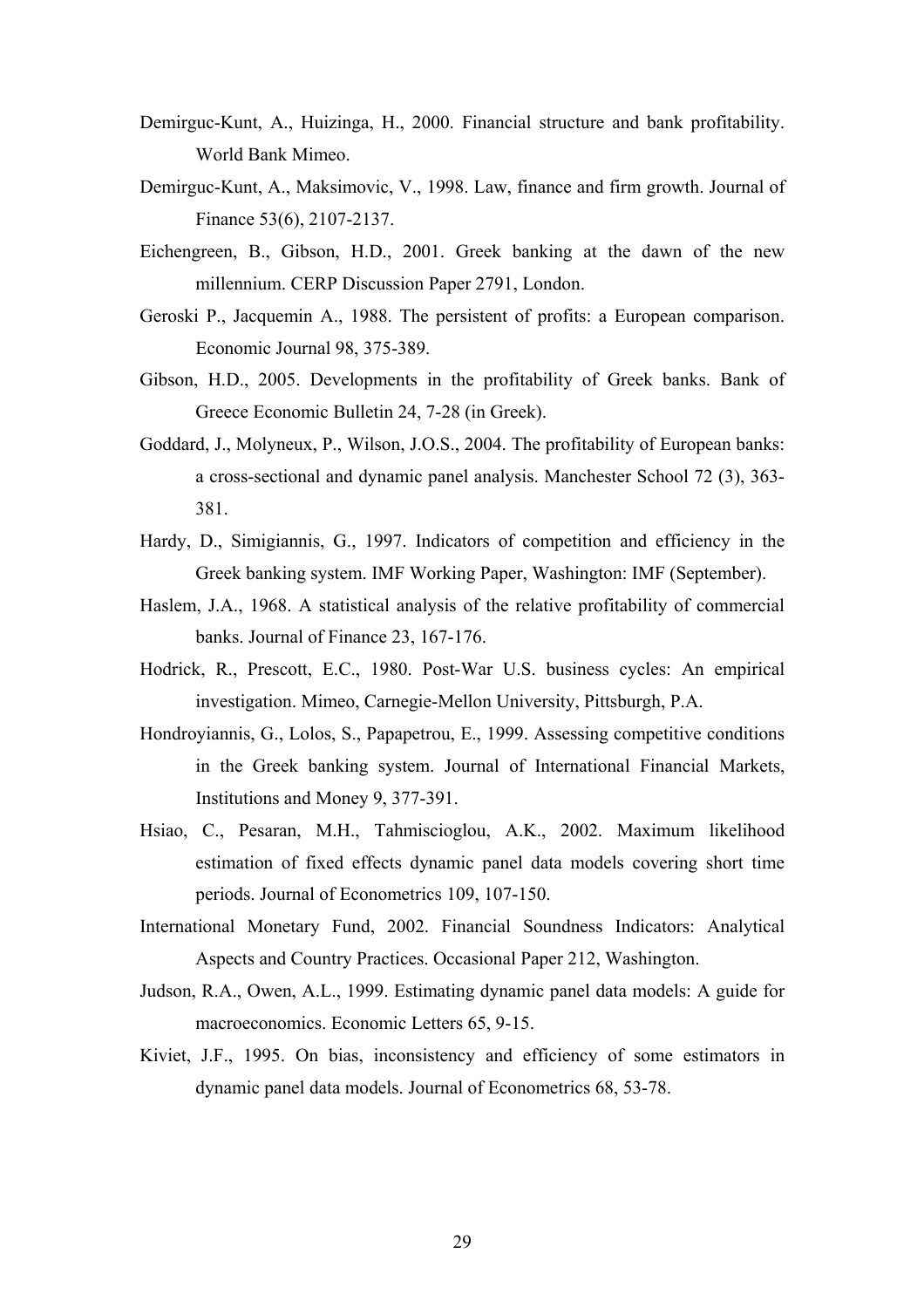- Koutsomanoli, N., Staikouras, C., 2004. [Competition and Concentration.](http://ideas.repec.org/p/mmf/mmfc04/26.html) [Money](http://ideas.repec.org/s/mmf/mmfc04.html)  [Macro and Finance \(MMF\) Research Group Conference 2004](http://ideas.repec.org/s/mmf/mmfc04.html) 26. Money Macro and Finance Research Group.
- Levonian, M.E., 1993. The persistence of bank profits: What the stock market implies. Working Papers in Applied Economic Theory 93-15, Federal Reserve Bank of San Francisco.
- Maddala, G.S., Wu, S., 1999. A comparative study of unit root tests with panel data and a new simple test. Oxford Bulletin of Economics and Statistics, 61 (S1), 631-652.
- Matyas, L., Sevestre, P., 1996. The econometrics of panel data. A handbook of the theory with applications (second revised edition). Kluwer Academic Publishers.
- Maudos, J., Fernandez de Guevara, J., 2004. Factors explaining the interest margin in the banking sectors of the European Union. Journal of Banking and Finance 28, 2259-2281.
- Miller, S.M., Noulas, A.G., 1997. Portfolio mix and large-bank profitability in the USA. Applied Economics 29 (4), 505-512.
- Molyneux, P., Thornton, J., 1992. Determinants of European bank profitability: A note. Journal of Banking and Finance 16, 1173-1178.
- Neely, M.C., Wheelock, D.C., 1997. Why does bank performance vary across states? Review, Federal Reserve Bank of St. Louis 0, 27-38.
- Nerlove, M., 2002. Properties of alternative estimators of dynamic panel data models: an empirical analysis of cross-country data for the study of economic growth. In: Essays in panel data econometrics. Cambridge University Press, 136-169.
- Perry, P., 1992. Do banks gain or lose from inflation. Journal of Retail Banking 14  $(2)$ ,  $25-30$ .
- Revell, J., 1979. Inflation and financial institutions. Financial Times, London.
- Rhoades, S.A., 1977. Structure and performance studies in banking: A summary and evaluation. Staff Economics Studies 92 (Federal Reserve Board, Washington D.C.).
- Roland, K.P., 1997. Profit persistence in large U.S. bank holding companies: An empirical investigation. Economic Working Paper 97-2, Office of the Controller of Currency.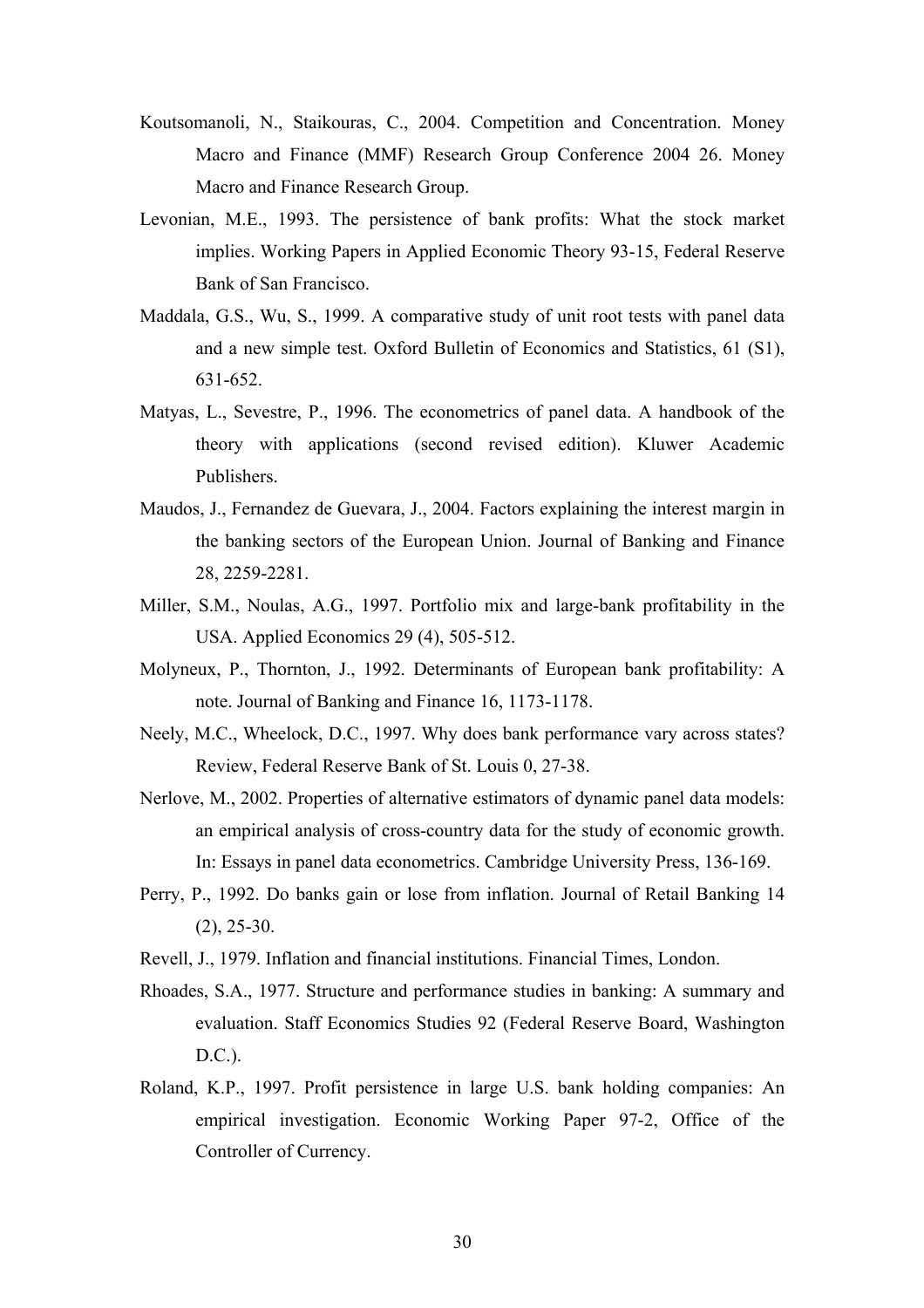- Shaffer, S., 1994. Bank competition in concentrated markets. Federal Reserve Bank of Philadelphia Business Review 3-16, March/April.
- Shaffer, S., 2004. Comment on "what drives bank competition? Some international evidence" by Stijn Claessens and Luc Laeven. Journal of Money, Credit, and Banking 36, 585-592.
- Short, B.K., 1979. The relation between commercial bank profit rates and banking concentration in Canada, Western Europe and Japan. Journal of Banking and Finance 3, 209-219.
- Smirlock, M., 1985. Evidence on the (non) relationship between concentration and profitability in banking. Journal of Money, Credit, and Banking 17, 69-83.
- Staikouras, C., Steliaros, M., 1999. Factors that determine the profitability of the Greek financial institutions. Hellenic Bank Association 19, 61-66.
- Wooldridge J.M., 2002. Econometric analysis of cross section and panel data. MIT Press, Massachusetts.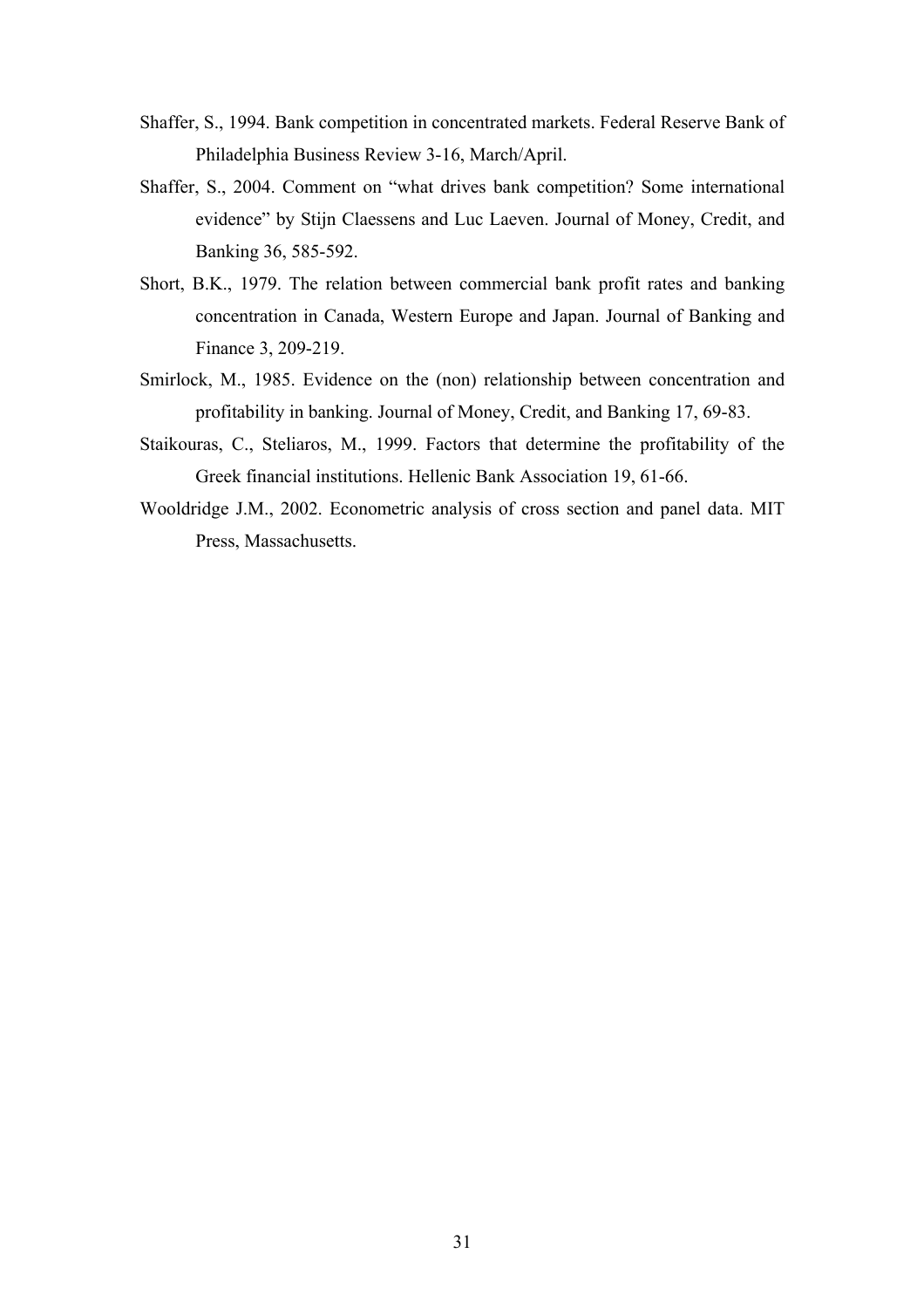## **Table 1 Definitions, notation and the expected effect of the explanatory variables of model (2) on bank profitability**

|                       |                      | Variable                         | Measure                                                                                                                                 | Notation                                  | Expected effect |
|-----------------------|----------------------|----------------------------------|-----------------------------------------------------------------------------------------------------------------------------------------|-------------------------------------------|-----------------|
| Dependent<br>variable |                      | Profitability                    | Net profits before taxes / assets<br><sub>or</sub><br>Net profits before taxes / equity                                                 | <b>ROA</b><br><sub>or</sub><br><b>ROE</b> |                 |
|                       |                      | Capital                          | Equity / assets                                                                                                                         | EA                                        | positive        |
|                       | Bank-specific        | Credit risk                      | Loan loss provisions / loans                                                                                                            | PL                                        | negative        |
| Determinants          |                      | Productivity<br>growth           | Rate of change in inflation-<br>adjusted gross total revenue /<br>personnel                                                             | <b>PR</b>                                 | positive        |
|                       |                      | Operating expenses<br>management | Operating expenses / assets                                                                                                             | negative                                  |                 |
|                       |                      | <b>Size</b>                      | In (real assets) and<br>In (real assets) <sup>2</sup>                                                                                   | S and $S^2$                               | $\gamma$        |
|                       | specific<br>Industry | Ownership                        | Dummy variable equal to one for<br>privately-owned banks<br>$\alpha$ r<br>market share (in terms of assets)<br>of privately-owned banks | $O_D$<br><sub>or</sub><br>$O_{M}$         | positive        |
|                       |                      | Concentration                    | Herfindahl-Hirschman index                                                                                                              | $H-H$                                     | $\gamma$        |
|                       | Macroeconomic        | Inflation<br>expectations        | Current period inflation rate<br>(consumer prices)<br><sub>or</sub><br>10-yr bond yield                                                 | <b>CPI</b><br>or<br><b>IR</b>             | $\gamma$        |
|                       |                      | Cyclical output                  | Deviations of actual output from<br>segmented trend or the<br>trend calculated on the basis of<br>the HP filter                         | CO                                        | positive        |

## **Table 2 Descriptive statistics**

| Deser Iper ve beatholies |         |           |          |        |  |  |  |
|--------------------------|---------|-----------|----------|--------|--|--|--|
| Variable                 | Mean    | Std. Dev. | Min      | Max    |  |  |  |
| $ROA*$                   | 1.23    | 1.60      | $-10.81$ | 7.94   |  |  |  |
| $EA*$                    | 8.05    | 5.47      | 1.53     | 35.49  |  |  |  |
| $PL*$                    | 2.27    | 2.21      | $\Omega$ | 11.77  |  |  |  |
| $PR*$                    | 2.45    | 19.51     | $-68.69$ | 124.00 |  |  |  |
| $EXP*$                   | 3.65    | 1.53      | 0.71     | 11.06  |  |  |  |
| S                        | 11.41   | 1.64      | 8.03     | 14.84  |  |  |  |
| $O_{M}$                  | 17.60   | 11.48     | 6.44     | 43.79  |  |  |  |
| $H-H$                    | 2410    | 599       | 166      | 3368   |  |  |  |
| $CPI^*$                  | 11.97   | 6.45      | 2.60     | 23.00  |  |  |  |
| $IR*$                    | 16.45   | 6.57      | 5.30     | 25.00  |  |  |  |
| $_{\rm CO}$              | $-0.12$ | 1.77      | $-5.08$  | 2.37   |  |  |  |

\*These variables are measured in percentages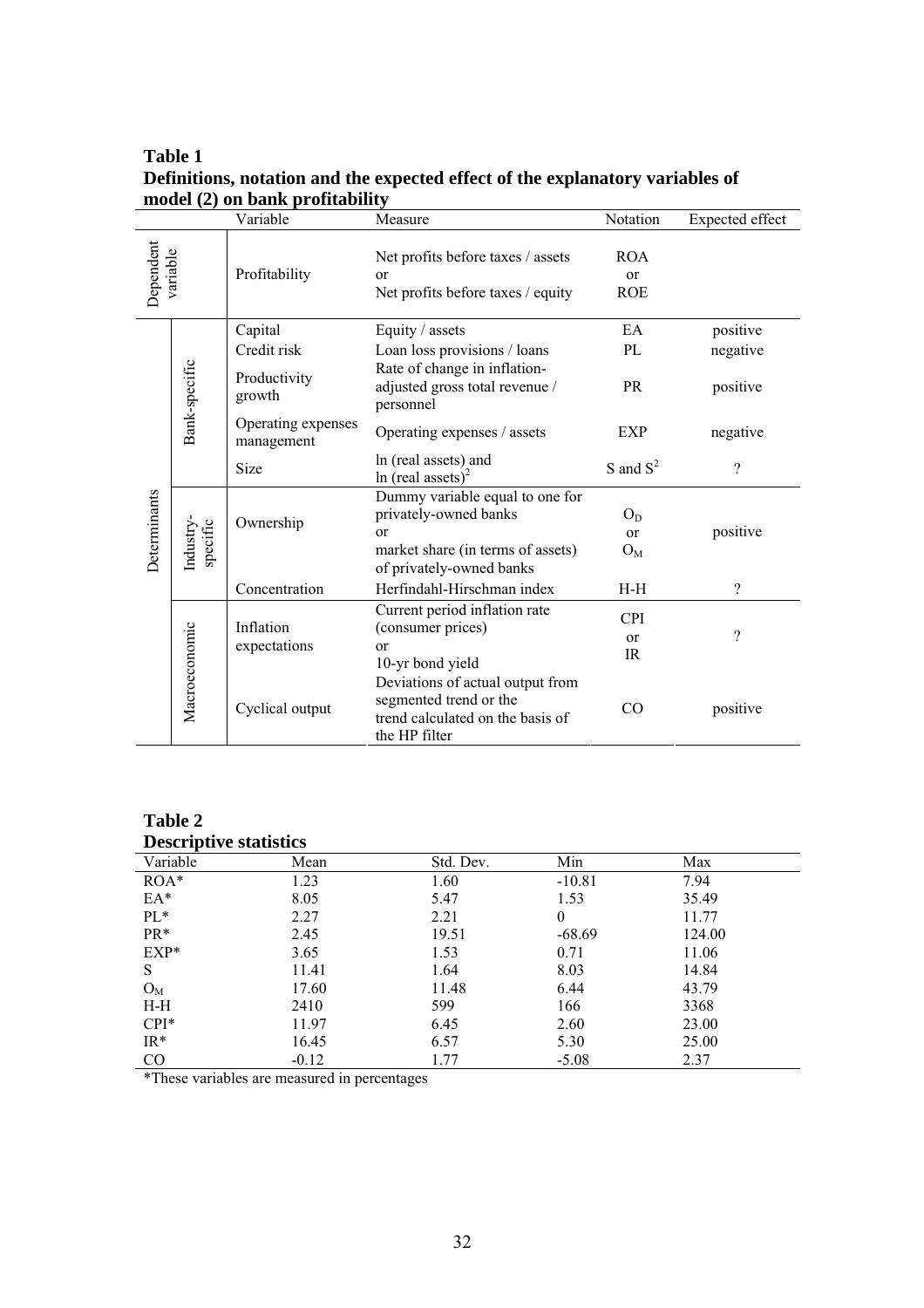| Table 3                         |        |        |        |        |        |        |  |  |  |
|---------------------------------|--------|--------|--------|--------|--------|--------|--|--|--|
| Maddala-Wu panel unit root test |        |        |        |        |        |        |  |  |  |
| Variable                        | ROA    | EА     | PL     | PR     | EXP    |        |  |  |  |
| Test-statistic                  | 81.460 | 79 378 | 59.050 | 90.448 | 60.553 | 18.855 |  |  |  |
|                                 |        |        |        |        |        |        |  |  |  |

Critical value under the chi-squared distribution:  $\chi^2$  (42) = 58.12

**Table 4 FE and RE estimation and specification tests – Dep. variable: ROA**

| $\cdots$                    | FE                                      |                       | RE            |             |  |  |
|-----------------------------|-----------------------------------------|-----------------------|---------------|-------------|--|--|
|                             | Coefficient                             | t-statistic           | Coefficient   | t-statistic |  |  |
| Intercept                   | 2.293                                   | 0.42                  | $-3.235$      | $-0.79$     |  |  |
| $\Pi_{t-1}$                 | 0.357                                   | 8.17                  | 0.444         | 11.12       |  |  |
| EA                          | 0.052                                   | 2.79                  | 0.035         | 2.22        |  |  |
| PL                          | $-0.090$                                | $-2.37$               | $-0.078$      | $-2.32$     |  |  |
| PR                          | 0.068                                   | 2.50                  | 0.069         | 2.51        |  |  |
| EXP                         | $-0.179$                                | $-2.27$               | $-0.084$      | $-1.42$     |  |  |
| S                           | $-0.127$                                | $-0.14$               | 0.645         | 0.93        |  |  |
| $S^2$                       | 0.006                                   | 0.14                  | $-0.024$      | $-0.82$     |  |  |
| $O_D$                       | $-0.006$                                | $-0.04$               | 0.155         | 0.93        |  |  |
| $H-H$                       | $-0.035$                                | $-1.96$               | $-0.022$      | $-1.18$     |  |  |
| <b>CPI</b>                  | 0.036                                   | 1.74                  | 0.041         | 2.22        |  |  |
| CO                          | 0.077                                   | 2.43                  | 0.074         | 2.29        |  |  |
| $D_{99}$                    | 1.348                                   | 5.32                  | 1.397         | 5.44        |  |  |
| Hausman test <sup>1</sup>   | $\chi^2$ (12) = 36.59, P-value = 0.0003 |                       |               |             |  |  |
| Wald test                   |                                         | $\chi^2(12) = 288.65$ |               |             |  |  |
| $Corr(v_i, X_{it})$         | 0.116                                   |                       | $0$ (assumed) |             |  |  |
| $F$ -statistic <sup>2</sup> | $F(12, 226) = 19.81$                    |                       |               |             |  |  |
| $F-test^3$                  | $F(20, 226) = 3.36$                     |                       |               |             |  |  |
| $R^2$ -within               | 0.513                                   |                       | 0.499         |             |  |  |
| $R^2$ -between              |                                         | 0.514                 |               | 0.771       |  |  |
| $R^2$ -overall              |                                         | 0.531<br>0.589        |               |             |  |  |

1. This is a test of the equality of the coefficients estimated by the FE and the RE estimators. For details see Baltagi (2001).

2. The F-statistic of the equation  $(H_0:$  all explanatory variables are equal to zero).

3. The F-test that all  $v_i = 0$ .

**Table 5 Results of tests for time effects for models 4 and 6**

| Dep. Var. | LM test: $\lambda_2 = \lambda_3  = \lambda_T = 0$ | P-value |
|-----------|---------------------------------------------------|---------|
| (4)       | $\chi^2$ (15) = 50.97                             | 0.0000  |
| (6)       | $\chi^2(15) = 16.36$                              | 0.2921  |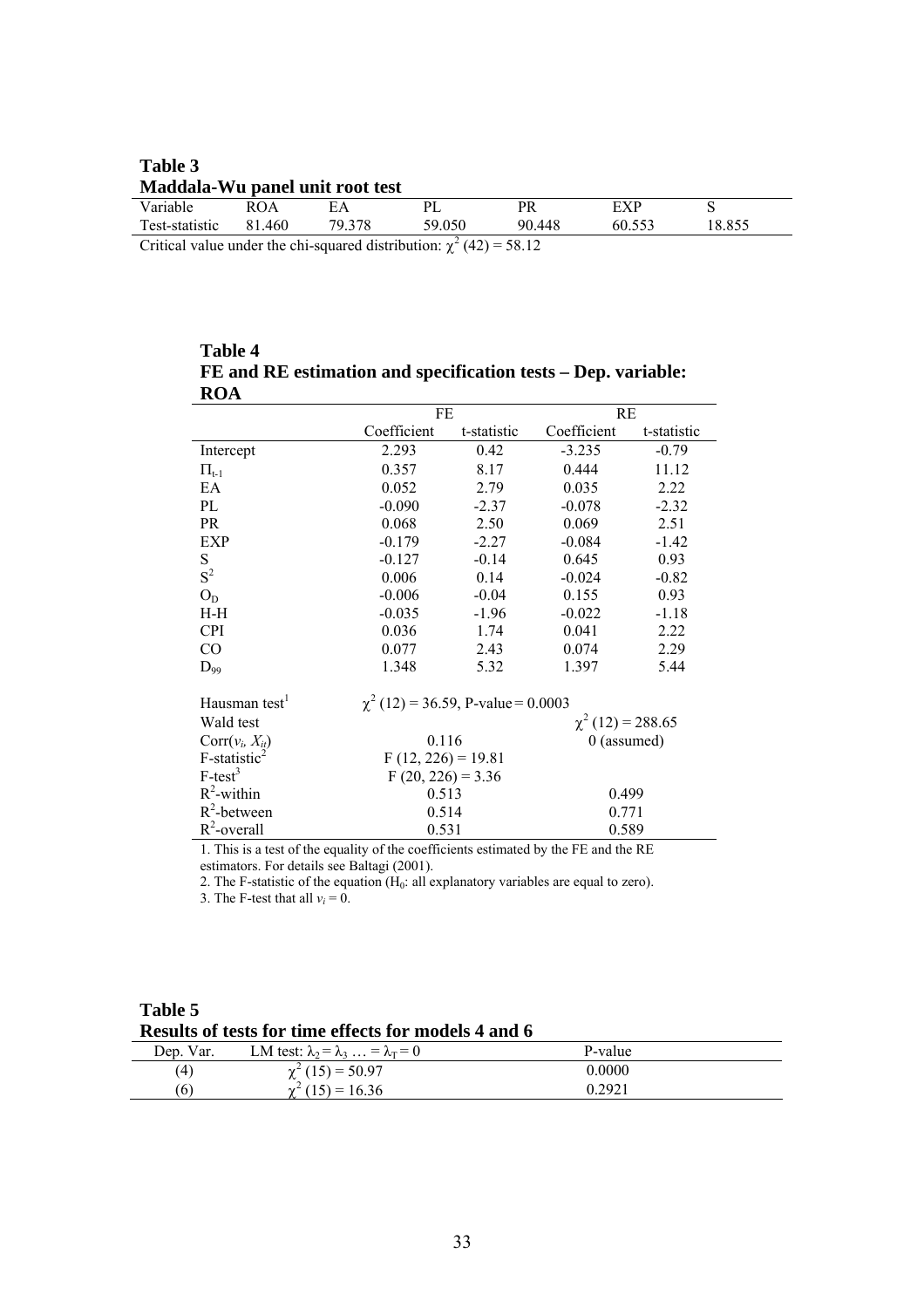| GMM estimation with EA modeled as endogenous and PL modeled as |          |         |          |         |          |         |          |         |  |
|----------------------------------------------------------------|----------|---------|----------|---------|----------|---------|----------|---------|--|
| predetermined                                                  |          |         |          |         |          |         |          |         |  |
| Dep. variable: ROA                                             |          |         |          |         |          |         |          |         |  |
|                                                                |          | (1)     |          | (2)     |          | (3)     |          | (4)     |  |
|                                                                | Coef.    | t-stat. | Coef.    | t-stat. | Coef.    | t-stat. | Coef.    | t-stat. |  |
| Intercept                                                      | 0.021    | 0.46    | 0.010    | 0.23    | 0.021    | 0.37    | 0.006    | 0.120   |  |
| $\Pi_{t-1}$                                                    | 0.348    | 8.73    | 0.347    | 8.76    | 0.349    | 8.75    | 0.353    | 8.77    |  |
| EA                                                             | 0.049    | 2.80    | 0.049    | 2.83    | 0.042    | 2.35    | 0.050    | 2.81    |  |
| PL                                                             | $-0.088$ | $-2.62$ | $-0.086$ | $-2.61$ | $-0.085$ | $-2.50$ | $-0.090$ | $-2.66$ |  |
| <b>PR</b>                                                      | 0.069    | 2.85    | 0.069    | 2.83    | 0.067    | 2.73    | 0.070    | 2.87    |  |
| <b>EXP</b>                                                     | $-0.207$ | $-2.79$ | $-0.208$ | $-2.82$ | $-0.221$ | $-2.94$ | $-0.185$ | $-2.62$ |  |
| S.                                                             | $-0.190$ | $-0.20$ | $-0.475$ | $-0.85$ | $-0.306$ | $-0.32$ | $-0.163$ | $-0.28$ |  |
| $S^2$                                                          | 0.007    | 0.16    | 0.027    | 0.85    | 0.012    | 0.29    | 0.008    | 0.34    |  |
| $O_D$                                                          | $-0.056$ | $-0.24$ |          |         | 0.017    | $-0.07$ | $-0.032$ | $-0.13$ |  |
| $O_{M}$                                                        |          |         | $-0.065$ | $-0.85$ |          |         |          |         |  |
| $H-H$                                                          | $-0.031$ | $-1.31$ | $-0.036$ | $-1.46$ | $-0.031$ | $-1.04$ | $-0.036$ | $-1.58$ |  |
| <b>CPI</b>                                                     | 0.038    | 1.96    | 0.039    | 1.97    |          |         | 0.039    | 1.990   |  |
| IR                                                             |          |         |          |         | 0.043    | 2.61    |          |         |  |
| CO <sup>1</sup>                                                | 0.077    | 2.68    | 0.077    | 2.68    | 0.075    | 2.05    |          |         |  |
| $CO+2$                                                         |          |         |          |         |          |         | 0.129    | 2.160   |  |

<sup>99</sup><sup>B</sup> 1.351 5.90 1.356 5.92 1.361 5.93 1.336 5.81

<sup>2</sup> (12) = 263.10 γ

<sup>2</sup> (387) = 272.63 γ

0.039 0.820

 $p-value = 0.00$   $p-value = 0.00$   $p-value = 0.00$   $p-value = 0.00$   $p-value = 0.00$ 

 $p-value = 0.215$   $p-value = 0.196$   $p-value = 0.143$   $p-value = 0.265$ 

<sup>2</sup> (12) = 262.65  $\gamma$ 

<sup>2</sup> (387) = 271.14 γ

 $^{2}$  (13) = 262.04

 $2(372) = 271.97$ 

# **Table 6 GMM estimation with EA modeled as endogenous and PL modeled as**

1. Cyclical output is calculated using the segmented trend method. Estimations using the Hodrick-Prescott method produced similar results.

AR  $(1)^5$   $Z = -5.43$   $Z = -5.41$   $Z = -5.46$   $Z = -5.48$   $Z = -5.48$ 

AR  $(2)^6$   $Z = -1.24$   $Z = -1.29$   $Z = -1.47$   $Z = -1.11$ 

2. Cyclical output when the actual value is above trend, using the segmented trend method.

3. Cyclical output when the actual value is below trend, using the segmented trend method.

4. The test for over-identifying restrictions in GMM dynamic model estimation.

<sup>2</sup> (12) = 262.70  $\chi$ 

 $\chi^2$  (387) = 274.28  $\chi$ 

 $CO^{-3}$ 

Wald test

Sargan test<sup>4</sup>

5 P

6 P

 $D_{99}$ 

5. Arellano-Bond test that average autocovariance in residuals of order 1 is  $0 \, (\text{H}_0: \text{No autocorrelation})$ .

6. Arellano-Bond test that average autocovariance in residuals of order  $2$  is  $0$  ( $H<sub>0</sub>$ : No autocorrelation).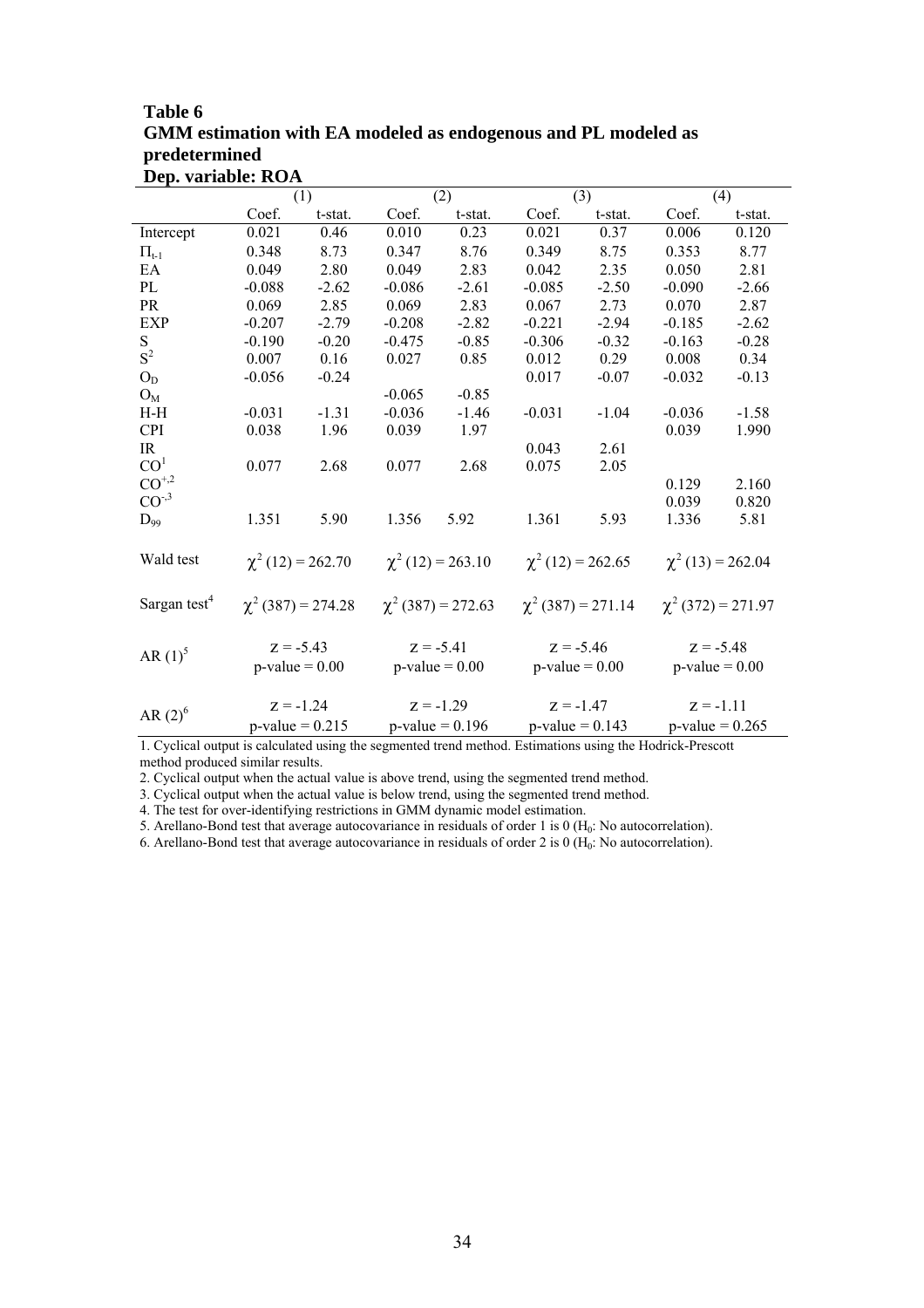









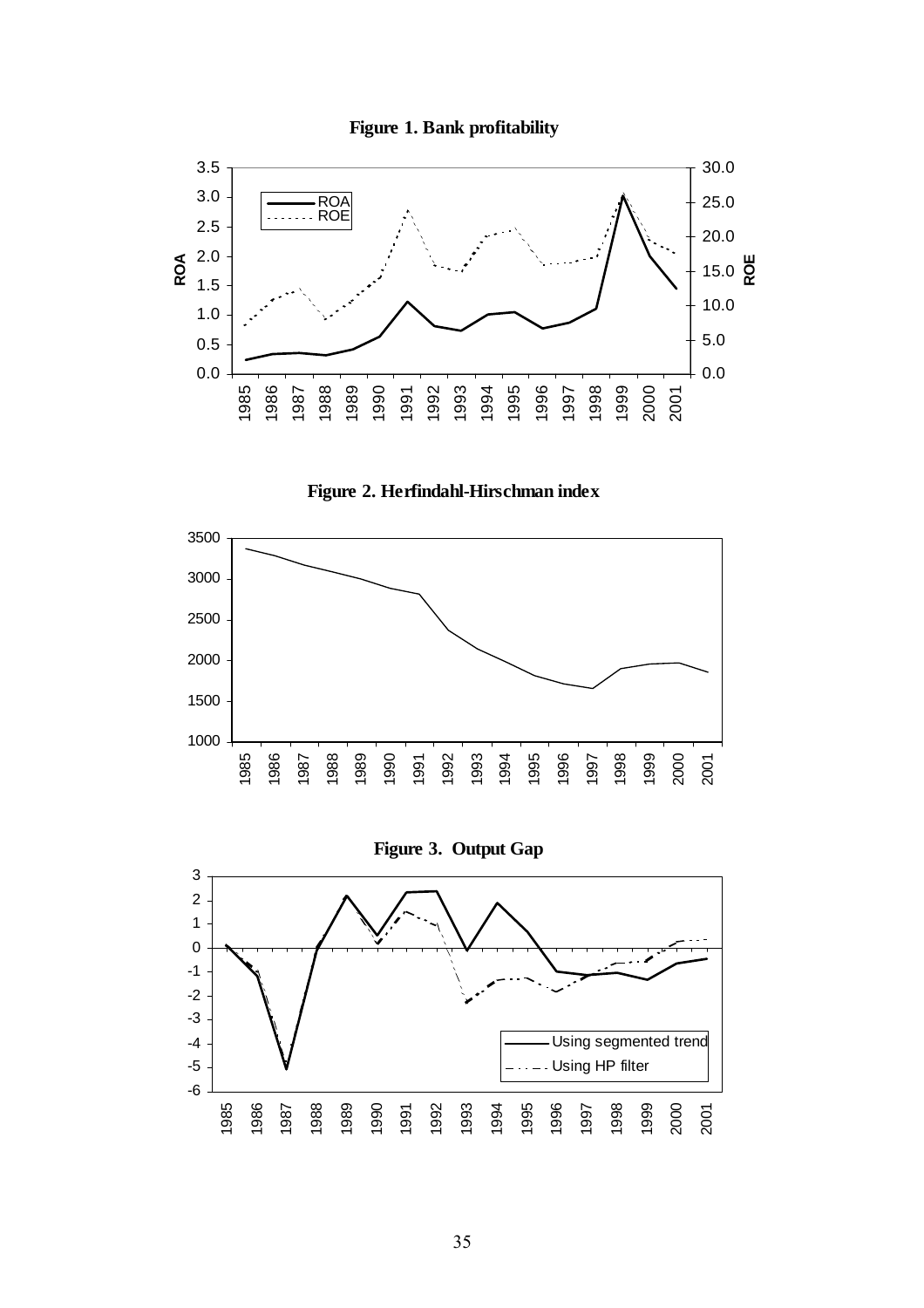#### **BANK OF GREECE WORKING PAPERS**

- 1. Brissimis, S. N., G. Hondroyiannis, P.A.V.B. Swamy and G. S. Tavlas, "Empirical Modelling of Money Demand in Periods of Structural Change: The Case of Greece", February 2003.
- 2. Lazaretou, S., "Greek Monetary Economics in Retrospect: The Adventures of the Drachma", April 2003.
- 3. Papazoglou, C. and E. J. Pentecost, "The Dynamic Adjustment of a Transition Economy in the Early Stages of Transformation", May 2003.
- 4. Hall, S. G. and N. G. Zonzilos, "An Indicator Measuring Underlying Economic Activity in Greece", August 2003.
- 5. Brissimis, S. N. and N. S. Magginas, "Changes in Financial Structure and Asset Price Substitutability: A Test of the Bank Lending Channel", September 2003.
- 6. Gibson, H. D. and E. Tsakalotos, "Capital Flows and Speculative Attacks in Prospective EU Member States", October 2003.
- 7. Milionis, A. E., "Modelling Economic Time Series in the Presence of Variance Non-Stationarity: A Practical Approach", November 2003.
- 8. Christodoulopoulos, T. N. and I. Grigoratou, "The Effect of Dynamic Hedging of Options Positions on Intermediate-Maturity Interest Rates", December 2003.
- 9. Kamberoglou, N. C., E. Liapis, G. T. Simigiannis and P. Tzamourani, "Cost Efficiency in Greek Banking", January 2004.
- 10. Brissimis, S. N. and N. S. Magginas, "Forward-Looking Information in VAR Models and the Price Puzzle", February 2004.
- 11. Papaspyrou, T., "EMU Strategies: Lessons From Past Experience in View of EU Enlargement", March 2004.
- 12. Dellas, H. and G. S. Tavlas, "Wage Rigidity and Monetary Union", April 2004.
- 13. Hondroyiannis, G. and S. Lazaretou, "Inflation Persistence During Periods of Structural Change: An Assessment Using Greek Data", June 2004.
- 14. Zonzilos, N., "Econometric Modelling at the Bank of Greece", June 2004.
- 15. Brissimis, S. N., D. A. Sideris and F. K. Voumvaki, "Testing Long-Run Purchasing Power Parity under Exchange Rate Targeting", July 2004.
- 16. Lazaretou, S., "The Drachma, Foreign Creditors and the International Monetary System: Tales of a Currency During the  $19<sup>th</sup>$  and the Early  $20<sup>th</sup>$  Century", August 2004.